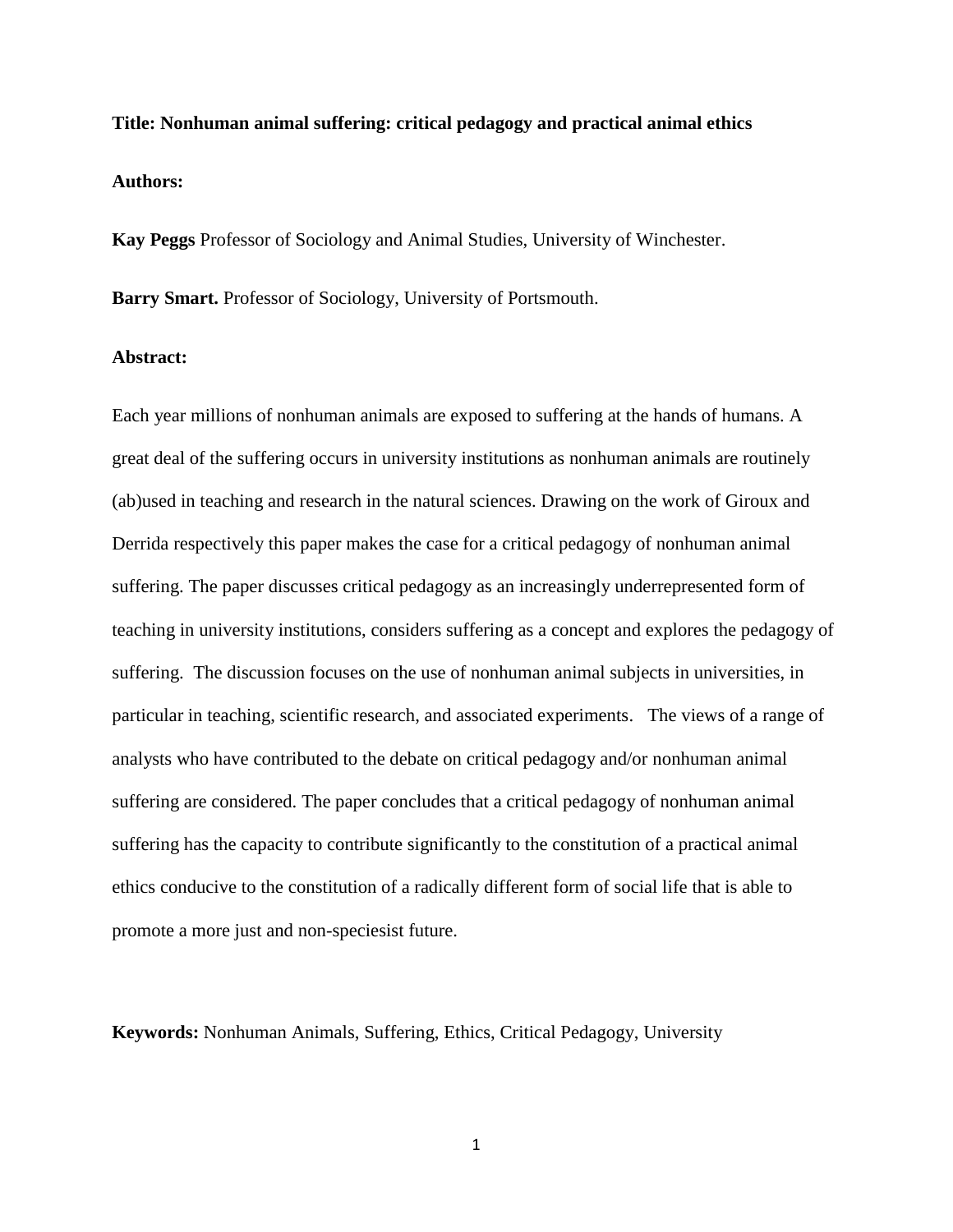### **Introduction: critical theorising, pedagogic practice and animal suffering**

In this paper we discuss the suffering of nonhuman animals as an ethical issue by centering on the interconnections between nonhuman animal suffering and pedagogy, especially in the context of university institutions. Here we focus on human-centered practices that assume and embody the primacy of human values and interests within disciplinary fields commonly referred to as the *natural* sciences, in particular research and pedagogic practices in fields including medicine, biology, and chemistry, as well as more controversially psychology (e.g. see Ledoux 2002 for discussion), in which non-human animals are frequently treated as experimental resources. Drawing on social and philosophical thought about the suffering of humans and nonhuman animals we engage critically with pedagogical practices within natural science fields that use routinely large numbers of living and dead nonhuman animal subjects in experiments and research. Annually, millions of nonhuman animals experience suffering as a consequence of being used as 'resources' in university teaching and research in the natural sciences. It is difficult to obtain accurate data on the number of nonhuman animals used in laboratories worldwide, but drawing on available information from '142 out of 179 countries with significant human populations' it has been estimated conservatively that in 2005 115.3 million nonhuman animals were so (ab)used (Taylor et al 2008 p.338). The vagueness of the information is compounded by the fact that, in addition to the use of the whole bodies of dead and alive nonhuman animals, the body parts of dead nonhuman animals are used in laboratories. While statistical data may provide an impression of the quantitative scale of nonhuman animal subjection in the course of scientific research, the suffering of each individual nonhuman animal involved is effectively occluded. In this paper we engage with suffering as the experience of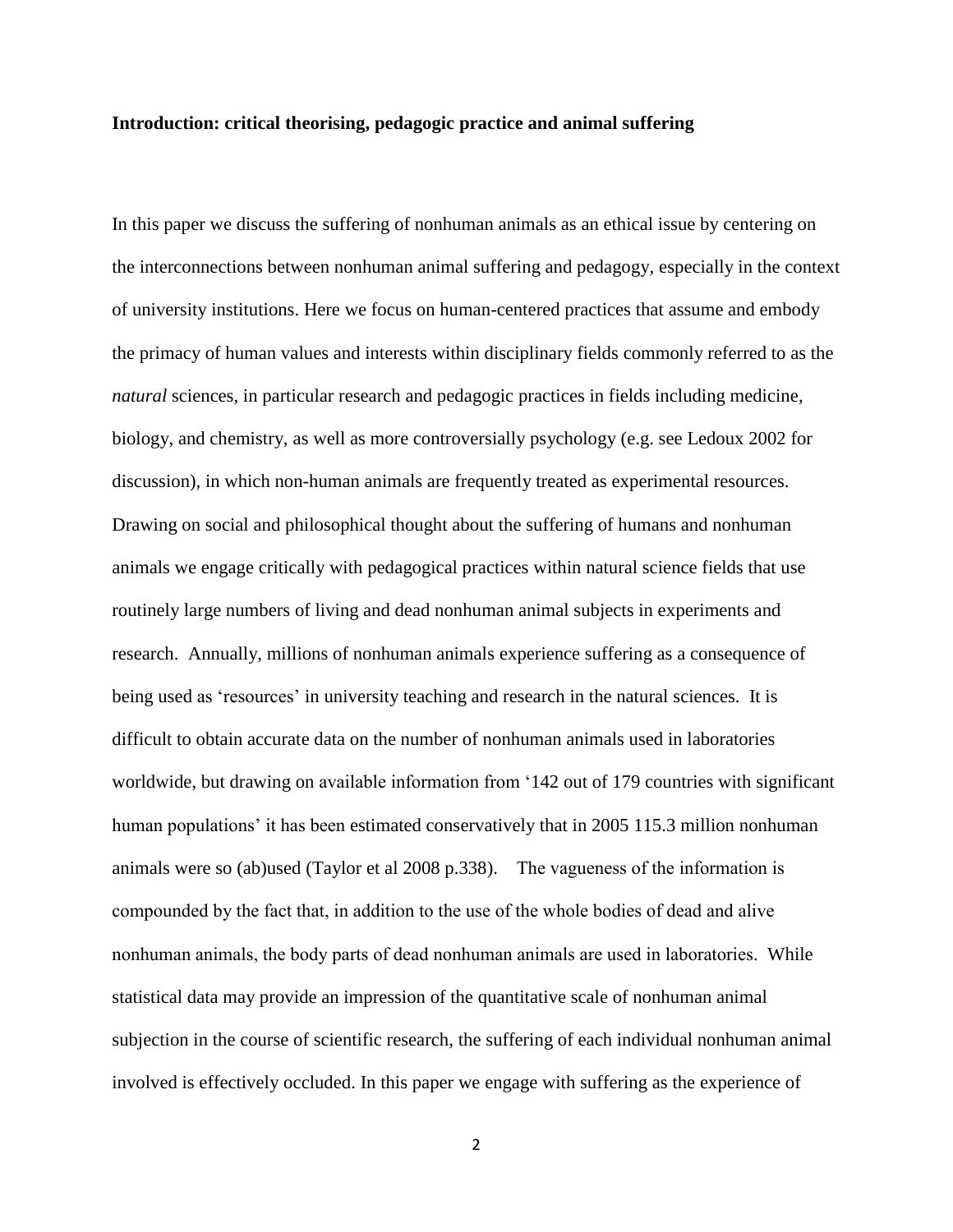nonhuman animals in university institutions, with a view to instituting changes in such practices on ethical grounds. To this end, we argue that a critical theoretical analysis and a critical pedagogical framework are required to promote a practical ethical address of the ways in which nonhuman animals are exposed to suffering in the course of teaching and research within particular disciplinary fields in universities. Such a practical ethical orientation is predicated on a critical engagement with, first and foremost, the use of and suffering inflicted upon nonhuman animal subjects in scientific research and experimentation. However, we note also the analytical assessments that indicate that nonhuman animals are inappropriate 'models' for humans in biomedical research and we are also concerned about the possible suffering and distress experienced by students and staff who are expected, and indeed required, to make nonhuman animals suffer as part of university study.

In order to achieve our aims we draw on the notion of critical pedagogy to develop the idea of a critical "pedagogy of suffering" that takes as its starting point the importance of the student and teacher encounter (and we add the nonhuman animal subject in this relationship) as a critically significant "pedagogical site" where 'normal' paradigmatic views, conventions, and positions are outlined, played out, and legitimated (Buhler, 2013). The pedagogical site all-too-frequently legitimizes the oppression of nonhuman animals in society. It is one of the significant sites where the morally subordinate being-as-resource or property status of nonhuman animals is constituted, displayed, exploited and scientifically endorsed and is a strategically important site that ought to be the subject of close critical inquiry and action for critical animal studies analysts.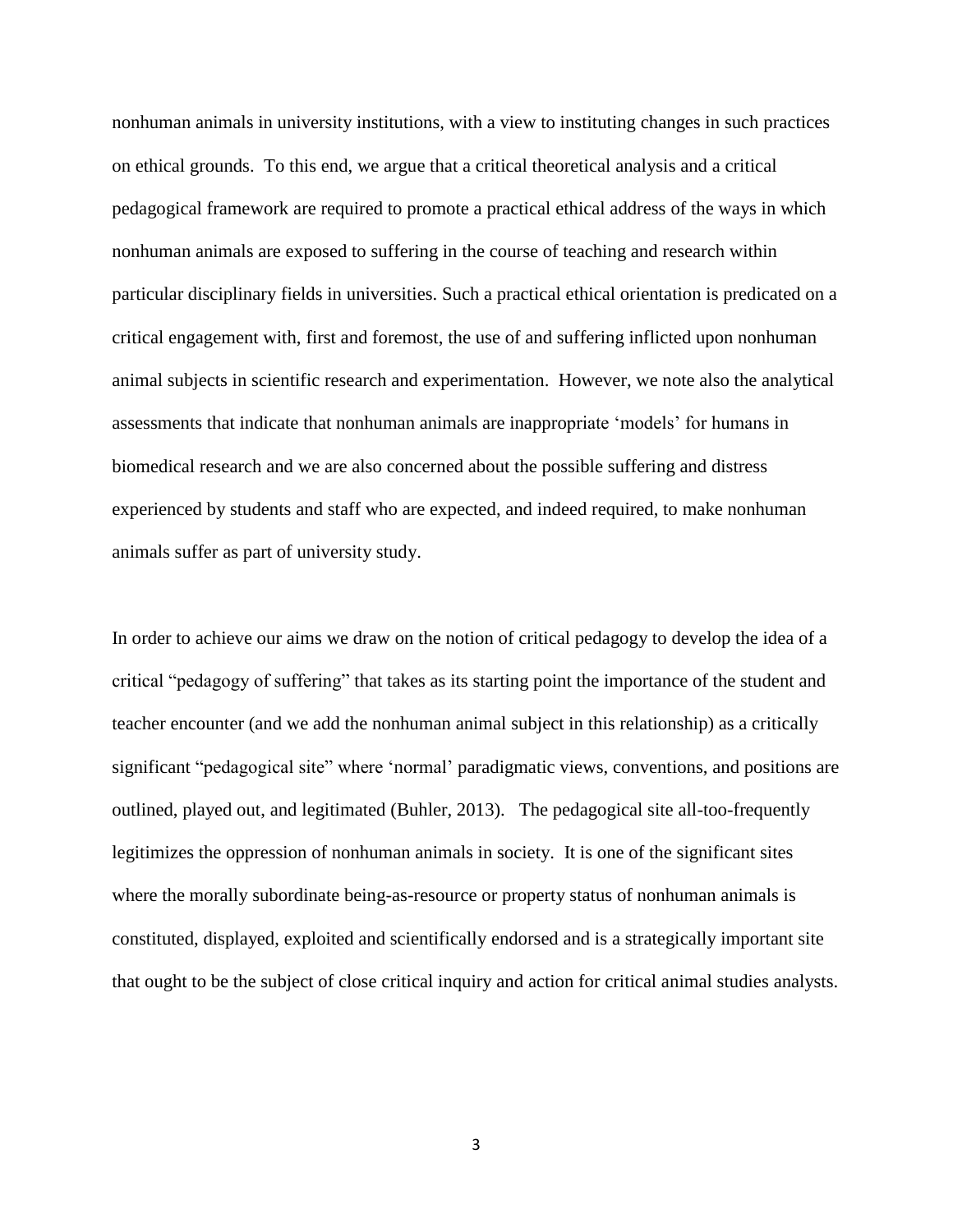A critical pedagogy of suffering is able to draw on a wealth of social and philosophical thought that has engaged with suffering. We situate our critical analysis of the suffering of nonhuman animals within a broad spectrum of social and philosophical thought that includes the 'zoological' writings of Jacques Derrida (2008) and, in respect of the specific notion of a critical pedagogy, we draw on Henry Giroux's (2011, p.5) argument that critical pedagogy can foster the development of 'a language for thinking critically about how culture deploys power and how pedagogy as a moral and political practice enables students to focus on the suffering of others'. In practical animal ethics terms, we aim to explore the possibility of building a pedagogy that engages critically with procedures and practices as they relate to nonhuman animals in university institutions. In this regard we seek to encourage critical pedagogical engagement with two related issues. Firstly, with what constitutes suffering and secondly with speciesism and the suffering inflicted on nonhuman animals in the course of their human appropriation, treatment, and deployment as resources (Singer 1975; Ortiz 2011). This paper engages with these issues by exploring (i) critical pedagogy as a progressive yet increasingly underrepresented form of teaching in university institutions; (ii) suffering as a concept; and (iii) the pedagogy of suffering, centering on the use of nonhuman animals in universities, in particular in teaching, scientific research, and associated experiments. We conclude that a critical pedagogy of nonhuman animal suffering has the capacity to contribute significantly to the constitution of a practical animal ethics that is conducive to the constitution of a radically different form of social life capable of promoting a more just and non-speciesist future in which rights, respect, and inclusivity are accorded to all species (Best 2014).

# **Critical pedagogy: Disturbing common sense assumptions about nonhuman animals**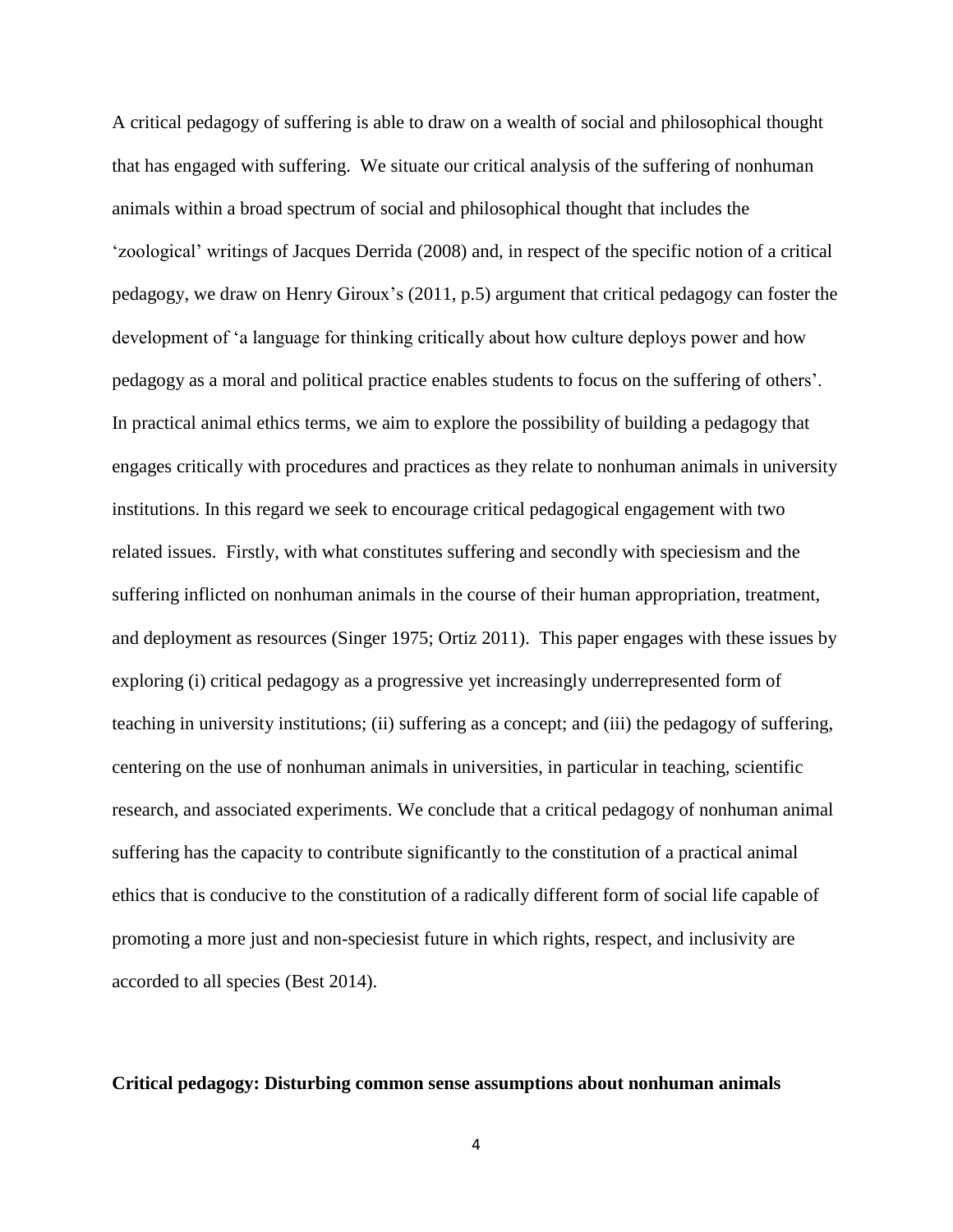Critical pedagogical approaches are central to the transformation of established assumptions about nonhuman animals. Critical pedagogy promotes the questioning of established practices and assumptions and provides the educational and cultural preconditions for nurturing critical, self-reflexive, and knowledgeable citizens who have the capacity to exercise moral judgements and act in an ethically responsible manner towards all forms of life. Critical pedagogy is crucial as it radically 'unsettle[s] commonsense assumptions' and encourages engagement with 'the world as an object of both critical analysis and hopeful transformation' (Giroux 2011, pp.1 and 14). Students who have participated in a critical pedagogical setting have the potential to become critical agents insofar as they have the opportunity to acquire 'skills and knowledge to expand their capacity both to question deep-seated assumptions and myths that legitimate the most archaic and disempowering social practices that structure every aspect of society and to take responsibility for intervening' (Giroux 2011, p.172).

Social and philosophical thinkers who advocate critical pedagogy often overlook nonhuman animals in their considerations thus, with the notable exceptions of work by scholars such as Helena Pedersen and Richard Kahn, critical pedagogy has to date rarely explicitly recognised nonhuman animals as being part of its political project. Giroux's work is a case in point. He does not extend his thinking to nonhuman animals when he refers to the 'deep seated assumptions' and 'archaic and disempowering social practices' to be questioned, challenged, and overturned (2011, pp 173 and 175). He does not refer to, as part of the sphere of critical pedagogy, the forms of suffering, genocide, unfreedom, and exploitation to which nonhuman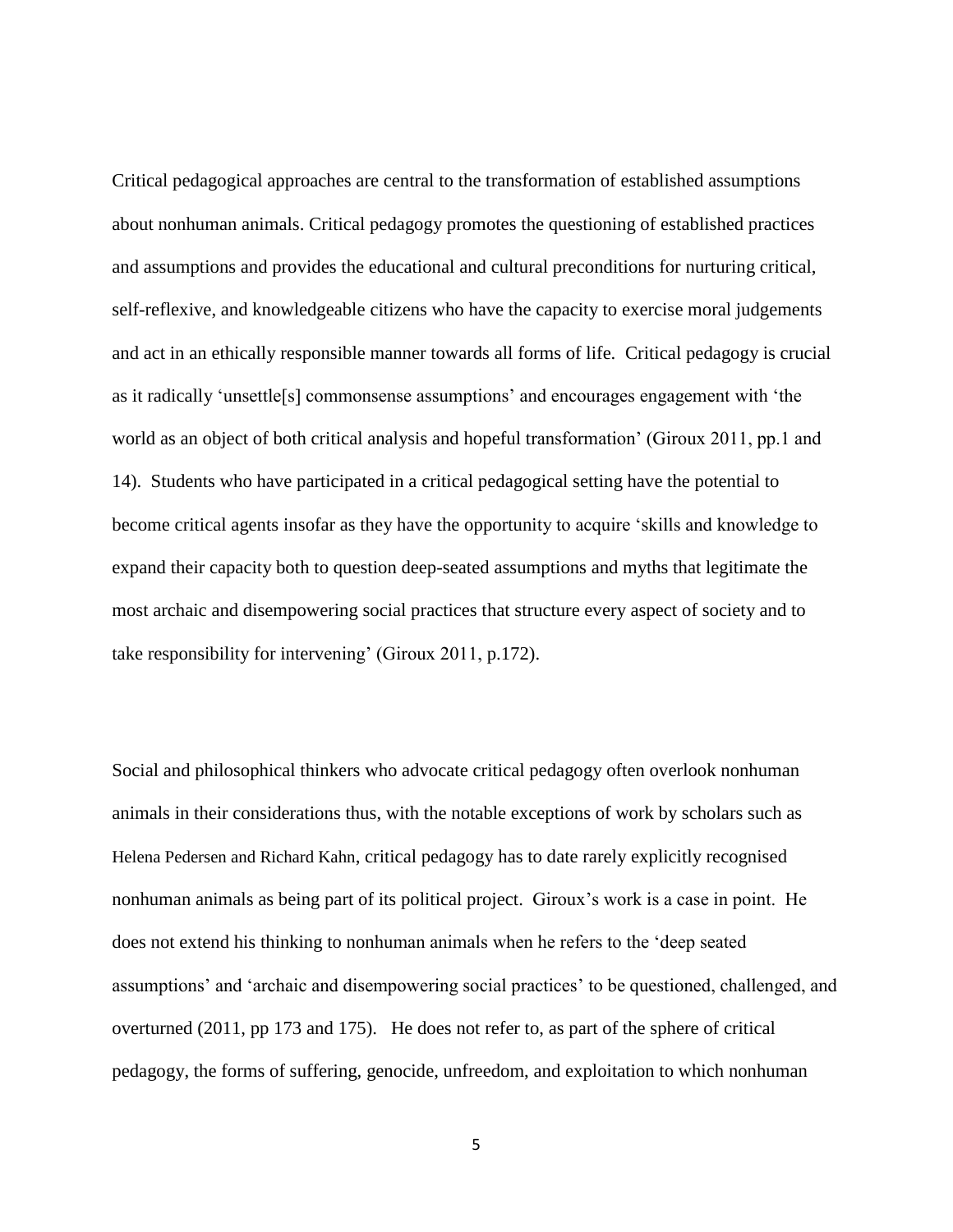animals are subjected in university establishments and social life as a whole (Patterson 2002). Although nonhuman animals cannot be active and engaged participants in critical pedagogy they are subjected to suffering through pedagogic practices in schools, colleges and universities, and they can be, indeed should be, in a prominent place within a critical pedagogy, accorded moral and legal status, and not be regarded as property or treated as resources to serve human interests (Best 2002: 2014).

Insofar as critical pedagogy aims to address and counter the exclusion of oppressed subjects it is appropriate, and indeed politically and ethically necessary, to include nonhuman animals, the multiplicity of species subjected to humanly-induced forms of domination, oppression, suffering, and genocide (Pedersen, 2004, p.4). As Kahn (2009) observes in his discussion of ecopedagogy, the over-riding aim of critical pedagogy should be the cultivation of a wider nonspeciesist awareness of how to be in the world. This requires a non-anthropocentric standpoint on the human-induced suffering of nonhuman animals, which can be generated through a critical pedagogy of suffering.

# **Pedagogy of suffering**

The potential for pedagogy to address effectively suffering has been explored in relation to patient's experiences, clinical legal contexts, and in respect of human existence more broadly conceived (Frank 1992: 1995; Buhler 2013; Martusewicz 2001). In an analysis of the limitations of traditional medical pedagogy that has neglected to take into account the patient's experiences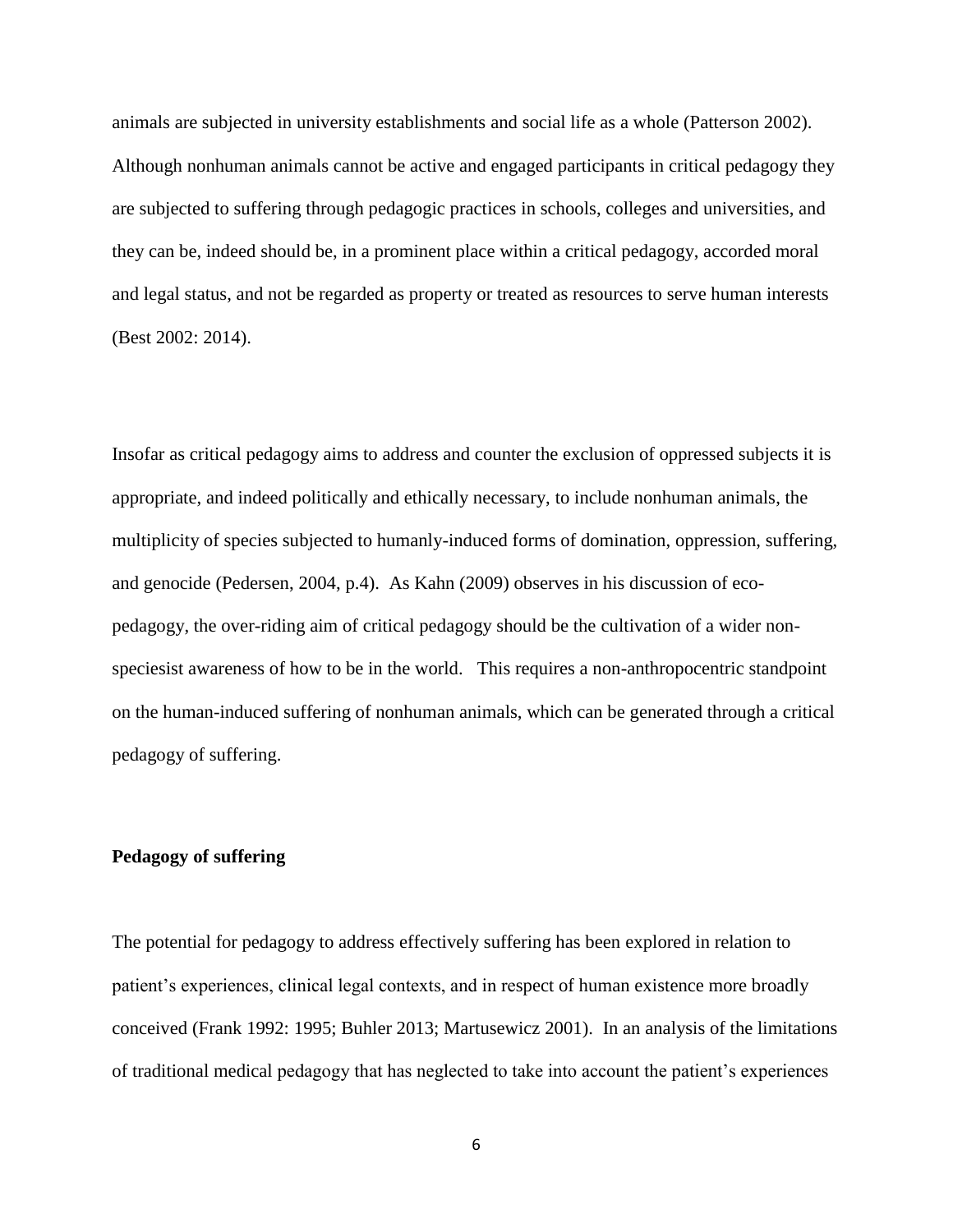of pain and suffering, a 'pedagogy of suffering' has been identified as promising to restore agency to ill humans and counter 'administrative systems that cannot take suffering into account because they are abstracted from the needs of bodies' (Frank 1995, p. 146; see also 1992). A critical pedagogy of suffering in a legal context offers the prospect of opening up discussion on 'the ways in which suffering and the responses to suffering are directly related to questions of justice and politics' (Buhler 2013, 416). In a wider-ranging consideration of the potential contribution of pedagogy to the amelioration of suffering, emphasis is placed on the importance of students grappling with the 'complex and difficult problem of suffering ... in order to think about how we should live as humans on this Earth and *how we should tend to the lives of other living creatures, human and nonhuman*' (Martusewicz 2001, p. 102, emphasis added). Our argument is that a critical pedagogy of suffering is able to instil in students an understanding of the specific ways in which 'mechanisms function to legitimate the beliefs and values underlying wider societal institutional arrangements' (Giroux 2011, p. 20) in terms of the treatment of nonhuman animals. Such a critical approach would center on the ontological and epistemological assumptions, hegemonic cultural and ethical values, and systemic mechanisms that cause the suffering of nonhuman animals and maintain established scientific research and teaching practices.

A critical pedagogy would seek to challenge the practice of *normal* science and the assumption that nonhuman animals constitute a legitimate and appropriate resource for experimentation and research in the cause of scientific advance and achievement of human progress, no matter the suffering inflicted (Author 2012). Normal scientific research, as Thomas Kuhn (2012 [orig. 1962]) explains, takes place within an established paradigm, within parameters, assumptions, and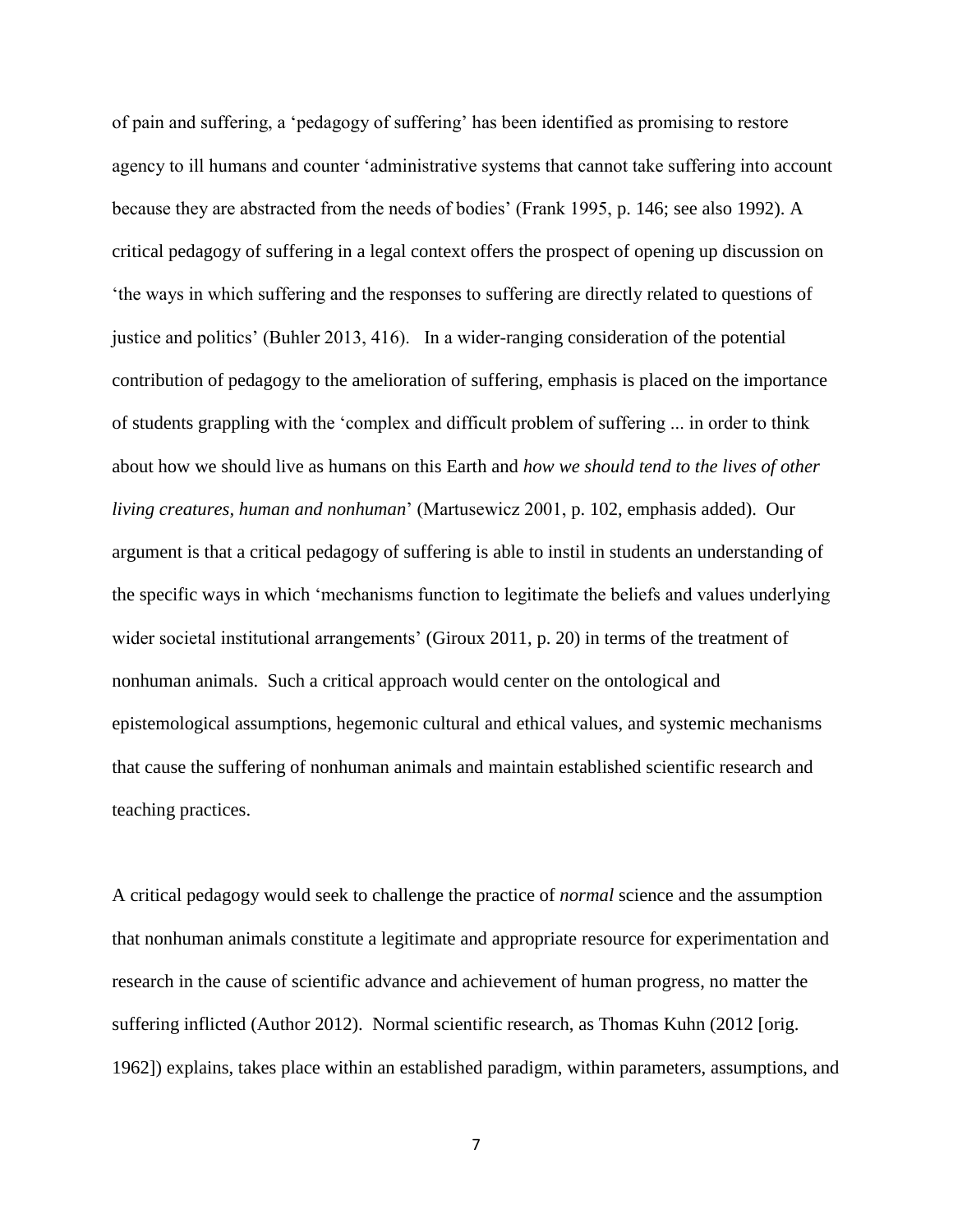understandings that are generally not questioned or challenged. Normal science, 'predicated on the assumption that the scientific community knows what the world is like' (Kuhn, 2012 [orig. 1962], p. 5), accepts typically, without question, the use of nonhuman animals as resources in scientific research and experimentation. It glosses over problematic ethical issues and the growing body of critical scientific evidence which indicates the failure of the 'animal model', i.e. that it can be harmful, indeed 'dangerous to apply animal derived data to humans' (National Anti-Vivisection Society nd; see also Balls 2012, Knight 2011). Where the use of nonhuman animal subjects in experiments and research is addressed in normal science it generally tends to be to dispute whether, at least some nonhuman animals experience subjective feelings of pain and suffering. And even when the prospect of nonhuman animal suffering is recognized it is described as 'difficult to assess' and thus scientifically unverifiable (Sneddon nd).

The idea that suffering is unverifiable scientifically is criticised by the natural scientist Marian Stamp Dawkins who argues that suffering is not an elusive, non-scientific term, but rather is 'an important part of biology and can be measured' (2008,p. 942). This is presented as especially important for nonhuman animals who are subjected to scientific experiments because assessments of their subjective experiences of suffering are described by Stamp Dawkins as having the potential to offer a way of 'improving animal welfare in the real world' (2008, p.942). A comparable view is taken by Donna Haraway who argues that humans should adopt a sharingcaring attitude towards nonhuman animal research subjects so that they '…do the *work* of paying attention and making sure that the suffering is minimal, necessary, and consequential' (2008, p. 82, emphasis in original). There is an unexplicated assumption in such approaches that normal scientific research, in which nonhuman animals are used in experiments for the benefit of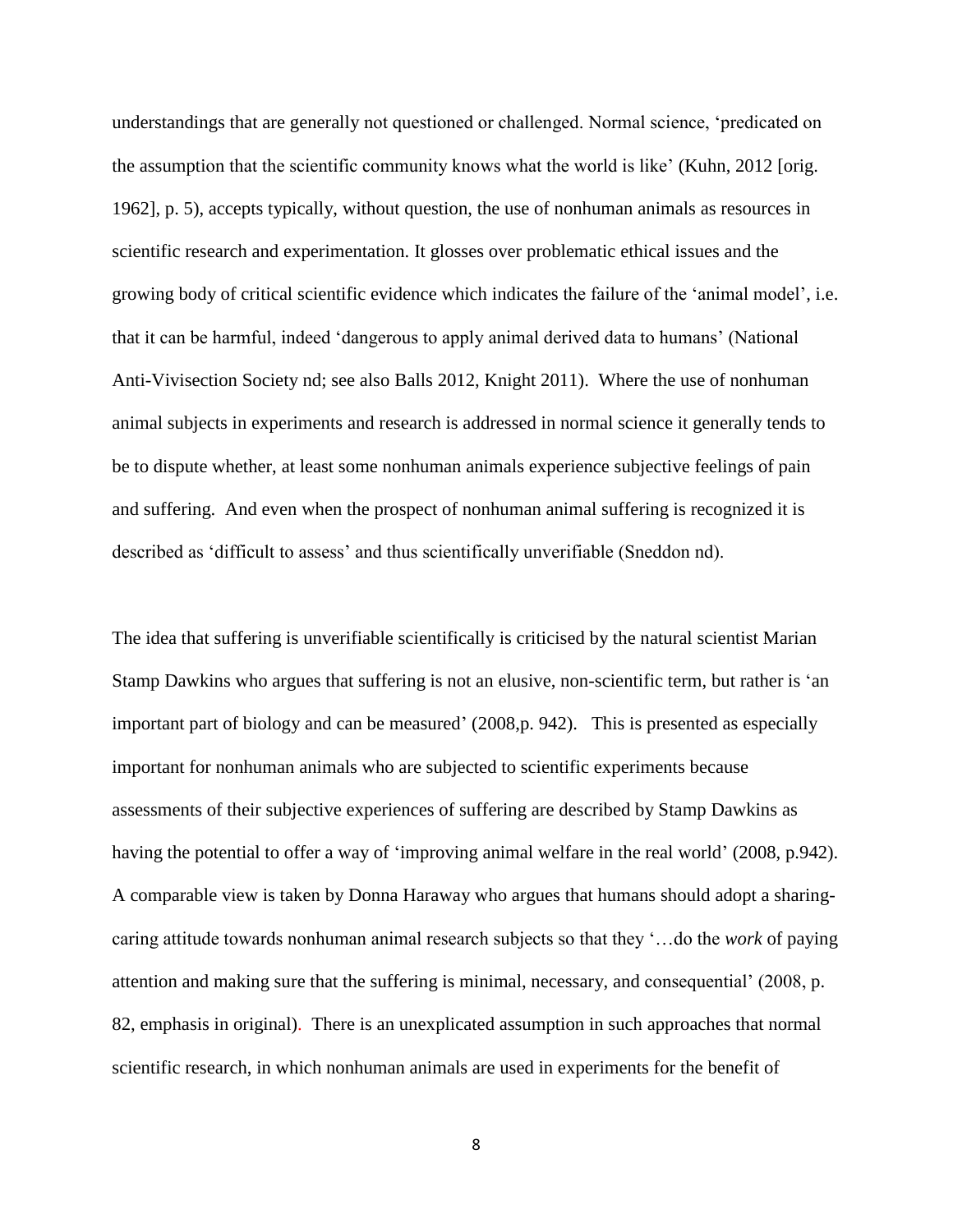humans, can and indeed should continue because there *can be* a '"humane use" of animals by humans' (Donaldson and Kymlicka 2011: p.3). What this amounts to in practice is an assertion that the experiences of nonhuman animals who are subjected to experimentation can be made 'less deadly, less painful' and that their impoverished lives should be made as full and as interesting as possible within the conditions imposed on them (Haraway 2008: pp 77 and 89-90). Rather than arguing against the use of nonhuman animals in scientific work the emphasis is placed upon organizing laboratories more efficiently and showing more care and consideration towards nonhuman animal subjects who nevertheless continue to be exposed to pain and suffering in the course of scientific research (Rollin 2006).

We advocate a radical shift away from the 'humane use' approach, to a non-anthropocentric alternative that focuses on abolishing the use of nonhuman animals in scientific research and on ceasing practices that expose them to the forms of suffering to which they are routinely exposed at the hands of humans (Donaldson and Kymlicka 2011). This would entail releasing nonhuman animals from their abject subordinate role in the 'master and slave, manager and resource, steward and ward, or creator and artefact' binary that humans have imposed upon them (Donaldson and Kymlicka 2011, p. 3). A major breakthrough in this regard could be made by a non-speciesist critical pedagogical approach within university institutions.

### **The institution of the university and the suffering of animals**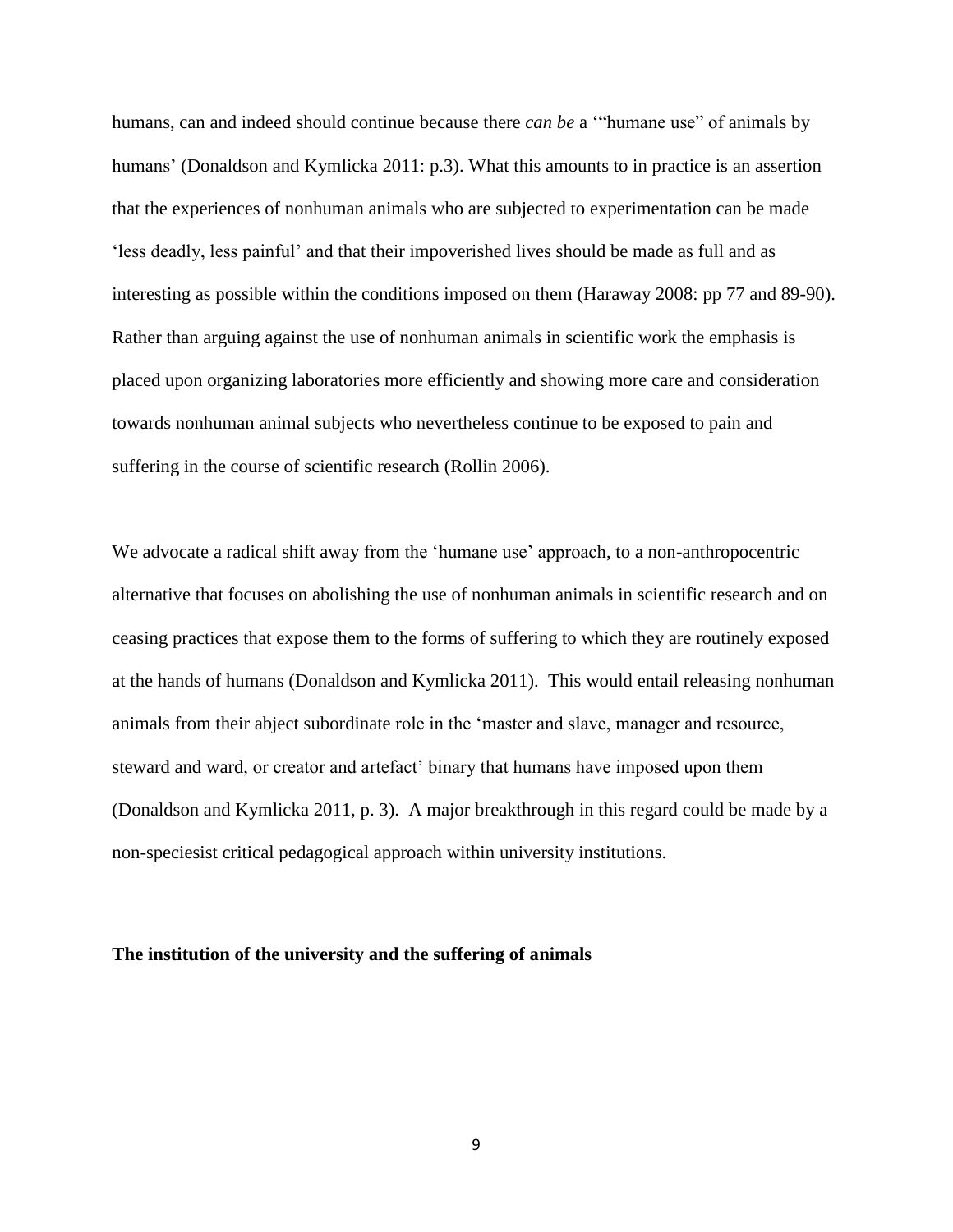The domination and exploitation of nonhuman animals by humans is rarely accorded recognition and the institution of the university is potentially a key site within which this can be redressed through critical pedagogy. Reflecting on this issue Pedersen argues that a critical animal pedagogy possesses the potential

to make in-depth interventions in the power structures and political economical forces in which human – animal relations are embedded, explore forms of counter – hegemonic resistance, draw on (and contribute to) activist knowledge, and problematize the very assumption of what makes certain bodies (human and animal) accessible for instrumental ends (2010, p. 88).

Such a pedagogical approach aims to criticise and dismantle rather than reinforce the notion of nonhuman animals as commodities. However, appropriate space for a critical pedagogy 'is not always easily created in academia' (Pedersen 2010, p.88). This is a great loss as the educational system is well-placed to act against oppression and injustice and contribute significantly to an ethical reconfiguration of human nonhuman animal relations (Masschelein, 1998). In the pedagogic process university lecturers and researchers can seek to ensure that students are able to recognise how different ethical orientations structure their relations with human and nonhuman animals. In particular, a critical pedagogical approach is able to expose and challenge the speciesist hidden curriculum, as well as the associated practices that subject nonhuman animals to suffering and then, in response, substitute an alternative, one that emerges from supporting students in their development of critical thinking, empathy, and active citizenship and that does not involve subjecting nonhuman others to domination, oppression, suffering, and violence (Pedersen 2004, p.5).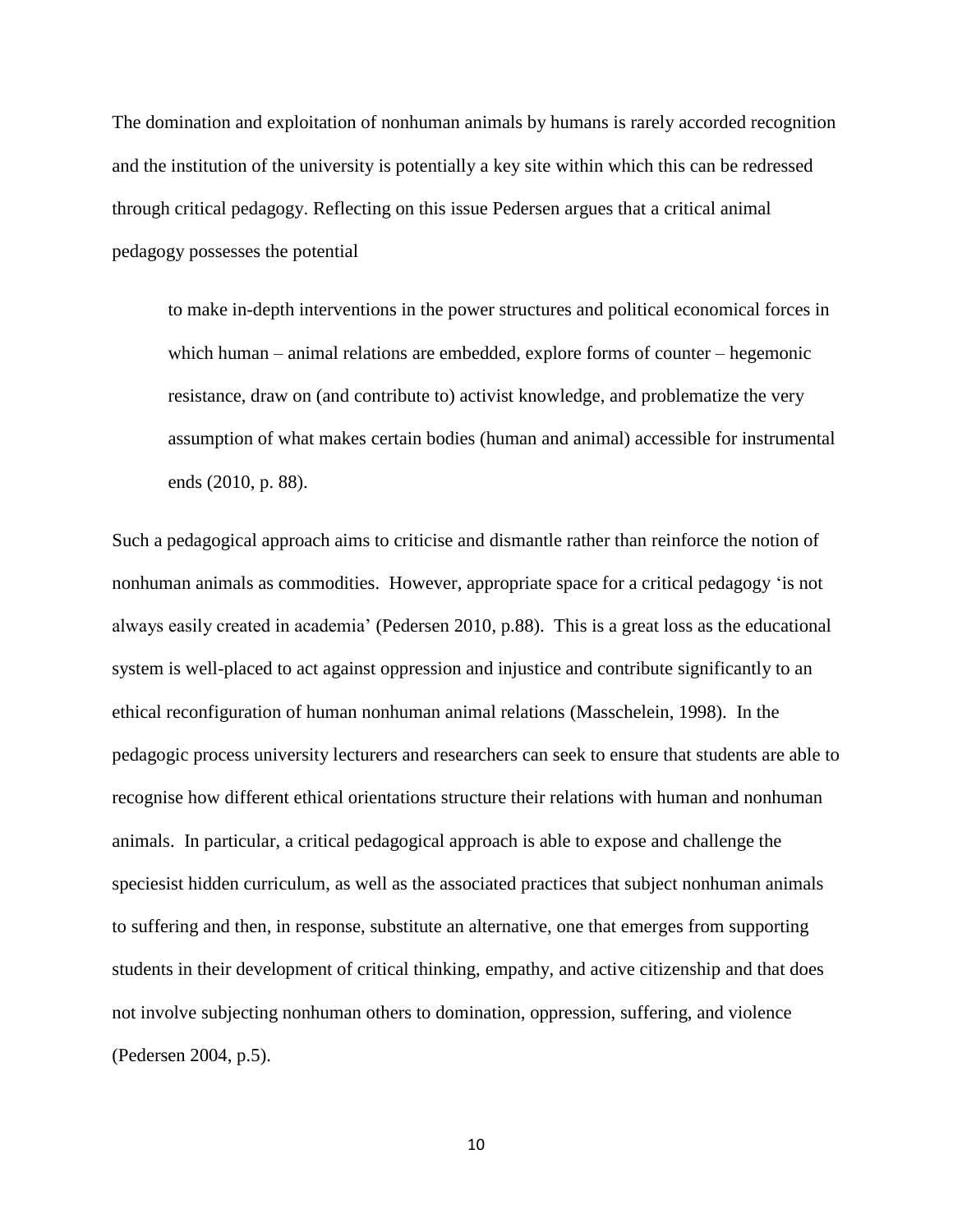Within higher education nonhuman animals are used in the classroom for teaching 'systematics, anatomy, physiology, pharmacology, and psychology' (Sathyanarayana, nd, p.77). Many natural science courses use dissection to educate students about the anatomy of nonhuman animals and also to provide them with skills in medical and surgical techniques. Each year in the course of` normal<sup>1</sup> pedagogic practices in schools, colleges, and universities nonhuman animals are dissected (involving the cutting up of dead animals for anatomical study) or vivisected (involving anatomical study of and experimentation using living nonhuman animals and may include cutting, burning, shocking, drugging, starving, irradiating, blinding, or killing) (Sathyanarayana, nd, p.77). Millions of nonhuman animal subjects are treated in these ways. For example Freedom of Information requests submitted by the UK student newspaper *The Tab* to all universities in the UK revealed that over 1.3 million animals were killed in UK universities in 2012 (Hodges, 2013). According to the U.S. Department of Agriculture, Animal and Plant Health Inspection Service, in the U.S. in Fiscal Year 2010 1.13 million nonhuman animals were used in experiments (USDA 2011, p.2). But these figures are a gross underestimate as the nonhuman animals counted in the statistics are only those offered some 'protection' (Author 2010). For example, the U.S. Federal Animal Welfare Act excludes 'cold-blooded' nonhuman animals and rats, mice, birds, reptiles, amphibians, and nonhuman animals used in agricultural experiments. It is estimated that a further 100 million mice and rats were used in such experiments (Last Chance for Animals nd).

Normal scientific practice in the physical sciences is anthropocentric, and this is also the case in the social sciences (Author 2012). As Pedersen observes, the value assigned to nonhuman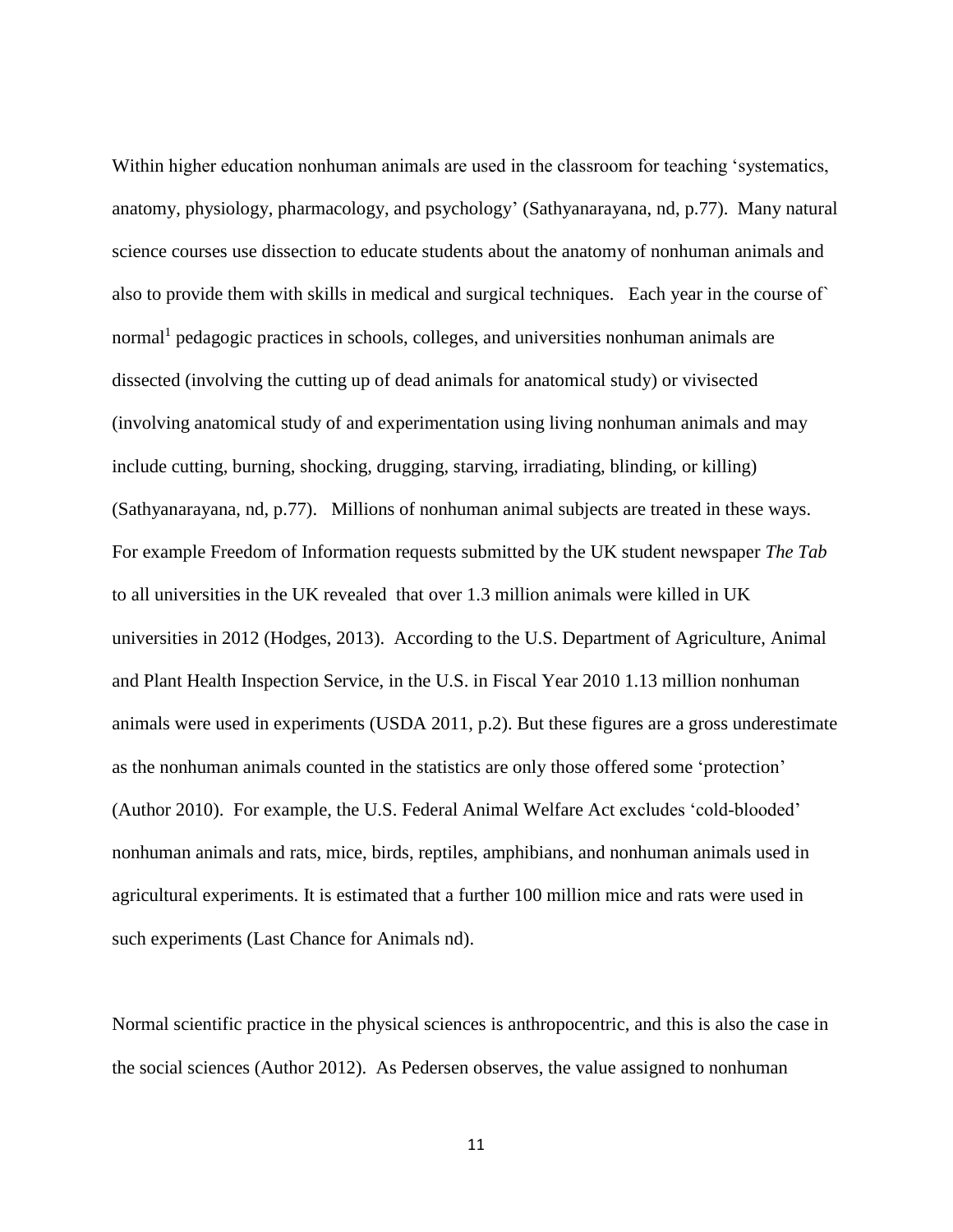animals by humans within science and beyond 'is instrumental rather than intrinsic: we relate to them in accordance with their usefulness for us, rather than as beings living for their own sake and with their own purposes' (2004, p.2). As we have seen, the 'humane-treatment' approach to nonhuman animal suffering leaves this instrumental relation undisturbed. Pedersen (2004) makes clear the ways in which, within university institutions, studies of human and of nonhuman animals are subject to and are structured and organized in terms of distinctively different value systems that serve to legitimate the suffering of nonhuman animals in the course of normal pedagogic practice and scientific research. The objectification, oppression, and suffering of nonhuman animals in the course of scientific experimentation, research, and teaching in universities is, for the most part, viewed uncritically, indeed is generally regarded as 'normal' and 'natural', and by implication necessary to further human interests and wellbeing (Pedersen 2004, p.2). As Lynda Birke, Arnold Arluke and Mike Michael observe, the scientists who carry out such experiments view their role as studying a precise issue in which 'animals become tools, a means to an end' (2007, p.17). Humans are able to treat nonhuman animals in this way because they are viewed as bilaterally 'Other' to humans (for discussion see Author 2009). This human nonhuman animal binary, the human-'animal' binary/boundary that is prevalent in the natural sciences, is closely reflected in the tradition of the social sciences (Author 2012). The objectivity accorded to scientific knowledge and the process of knowledge production conveys the impression of value neutrality; knowledge, as Giroux argues, 'is often treated as an external body of information, the production of which appears to be independent of human beings' (1981, p.19). This serves to obscure the relationship between knowledge that is 'valued' and the economic, political, cultural and social interests with which such knowledge is articulated (Giroux, 2011). In respect of the treatment of nonhuman animals this 'valued' knowledge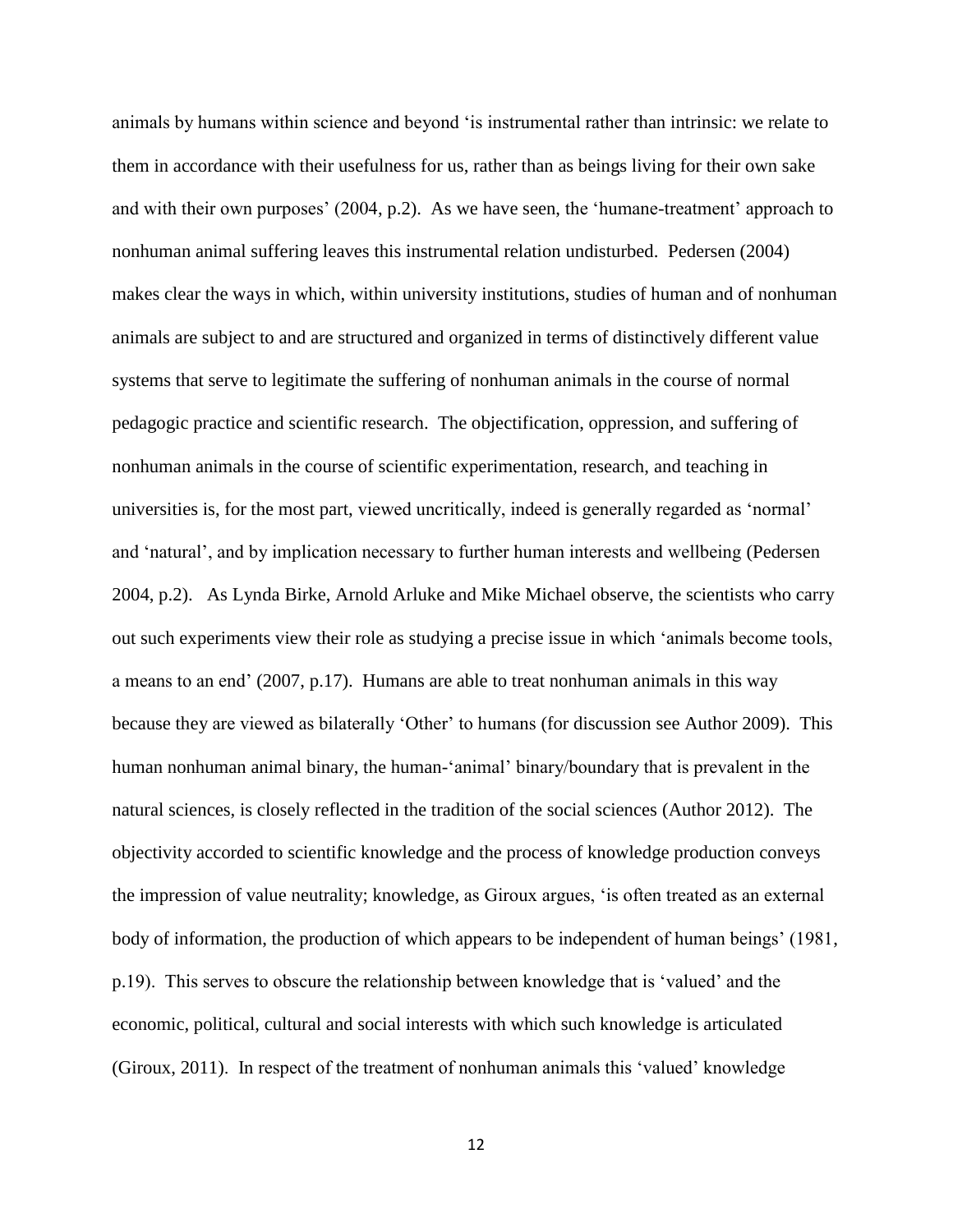legitimates the anthropocentric status quo and serves to justify the prevailing power relations that exist between human and nonhuman animals and leads to the latter being subjected to all manner of suffering in the name of science. Consequently, as Carol Adams reflects, 'animal experimentation seems less a scientific question than a power issue' since it is 'disenfranchised bodies' that are used to increase scientific knowledge (1995, p.138).

In the university institution nonhuman animal subjects are exposed to levels of harm and suffering that would be regarded as unacceptable for humans (Henry and Pulcino 2009). Students, under the guidance of university staff, are required to undertake procedures that lead to the injury and death of nonhuman animals. This is understood to be acceptable, and indeed often is a requirement, of their studies. The reflections of animal studies scholars provide illuminating illustrations. For example, in the course of training to be a biologist, the animal studies scholar Lynda Birke recalls that she was expected to dissect nonhuman animals and work on nonhuman animal tissues for experimental purposes (1999, p.vi). Being absorbed in the university's definition of the situation, Birke conformed to institutional expectations. This is not surprising when we consider the reflections of the animal studies scholar Arnold Arluke, who found there were 'moments when he performed prosaic experiments on rodents' during his participant observation in a laboratory (Arluke and Sanders 1996, p.28). Studies about student responses are similarly revealing. Bill Henry and Roarke Pulcino (2009) found that students' support for or opposition to the use of nonhuman animal subjects in research and experiments differs according to gender (women are less likely to support), thoughts about the nonhuman animals who are the subjects in the research (students are more accepting of research using mice than chimpanzees and dogs), and the level of harm induced by the research (students are more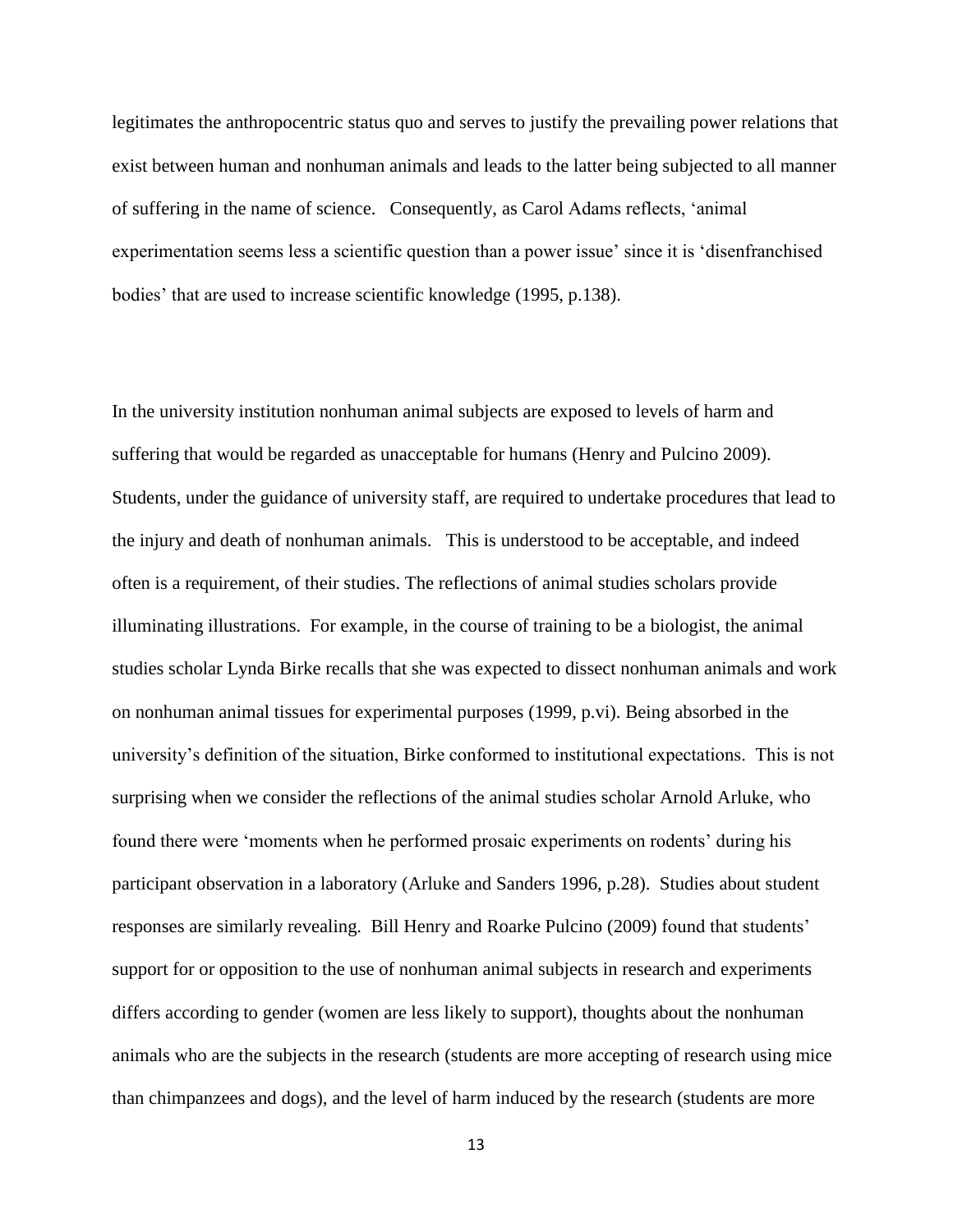likely to oppose research that results in death or injury). This echoes the broader-based research of Deborah Wells and Peter Hepper (1997) who found that, in general, people are less likely to concur with research and experiments that result in the suffering of nonhuman animals. So, although the institutional setting has a profound influence on students' involvement in research and experiments that use nonhuman animal subjects it is also true that concerns about the suffering of (at least some) nonhuman animals can engender opposition to such university-based research practices. Of course, as we have seen, Stamp Dawkins (2008) maintains that the adoption of a scientific measurement of nonhuman animal suffering makes possible ways of alleviating their suffering, in the university institution and beyond, thus improving the welfare of nonhuman animals and addressing the concerns that many people have. The 'welfarist' approach implicit here accepts that animal welfare matters, but only secondarily as it is subordinated to 'the interests of human beings' (Donaldson and Kymlicka 2011, p.3). Such an approach is evident in William Russell and Rex Burch's (1959) notion of the 3Rs that seeks to (i) replace (i.e. find alternatives to the use of nonhuman animals), (ii) reduce (the numbers of nonhuman animals used), and (iii) refine (i.e. keep nonhuman animal suffering to a minimum where it is 'unavoidable'), the aim being to improve the well-being of reduced that still vast numbers of nonhuman animals subjected to pain and suffering in the course of scientific research.

In our view, the 'welfarist' or humane-treatment stance leaves unquestioned fundamental issues that should be at the heart of human actions in respect of nonhuman animal suffering in university institutions (and beyond). The heart of the matter centres on at least three questions i) what is meant by suffering ii) what are the ethics of the human imposition of suffering on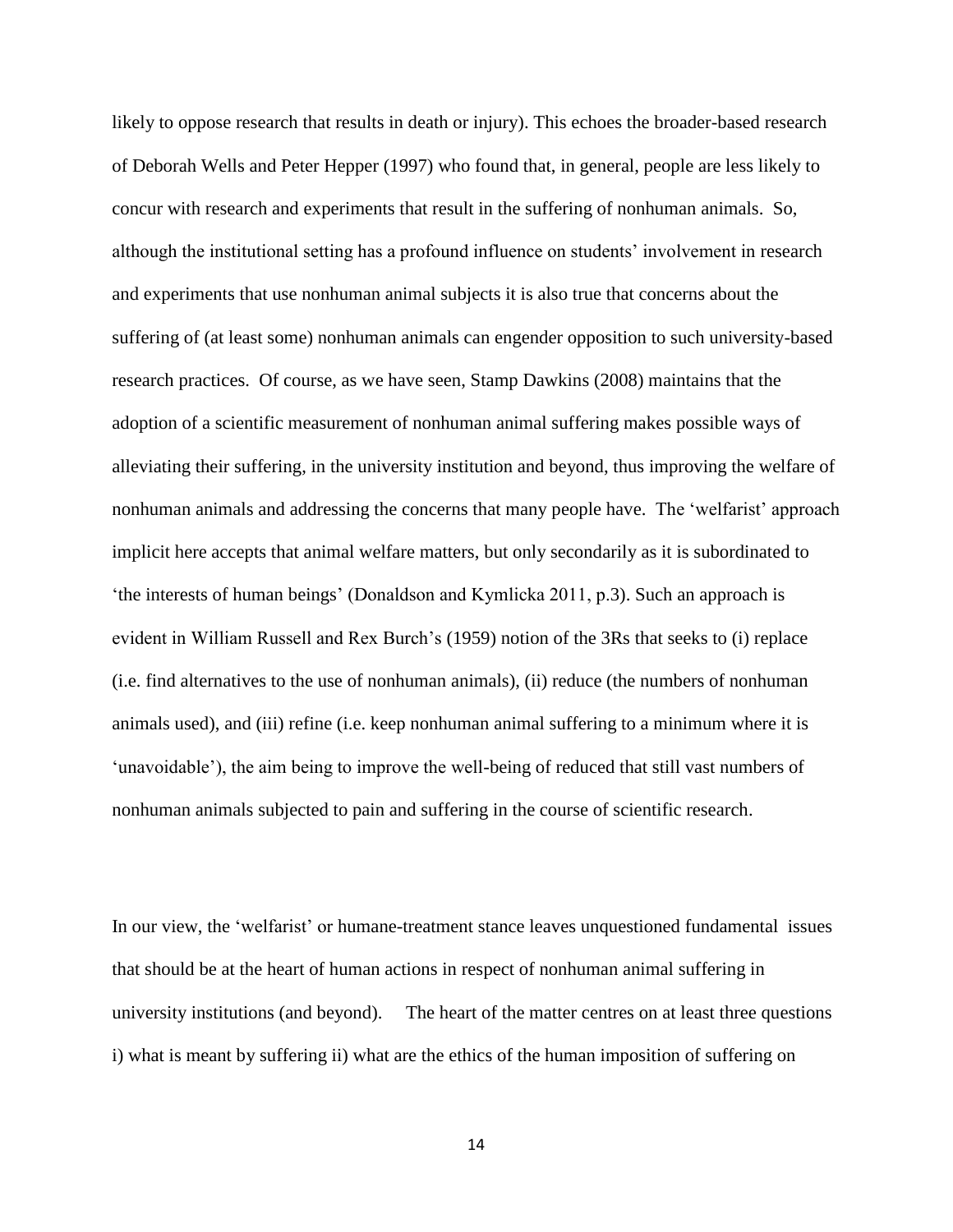others, and iii) what role can the university institution play in challenging the human-induced suffering of nonhuman animals. We address these questions in the rest of this paper.

#### **On suffering: Durkheim, Schopenhauer and Derrida**

Although suffering is said to defy definition (Kleinman and Kleinman 1996, p.125) it is believed to be all-pervasive in human lives. In Arthur Schopenhauer's view our lives are synonymous with suffering: '[i]f the immediate and direct purpose of our life is not suffering then our existence is the most ill-adapted to its purpose in the world' (2004, p.3). Emile Durkheim's answer to the question about why human life is inextricably intertwined with suffering centres on his impression that humans endure perpetual conflict between the wants and needs that are driven by our senses and the moral values that draw us away from concentrating on our individual wants and needs (2005, p.37). Accordingly, all human moral acts involve sacrifice, which gives rise to our 'wretchedness and our grandeur'; wretchedness because we are fated to suffer and grandeur because it is this that distinguishes us from nonhuman animals (Durkheim 2005, 38). Durkheim's narrow definition of suffering leads him to conclude, equally narrowly, that suffering is the prerogative of humans as '[t]he animal takes its [sic] pleasure in a unilateral, exclusive movement: man [*sic*] alone is obliged, as a matter of course, to give suffering a place in his life' (2005, 38). In short, we are concerned with our own suffering. Iain Wilkinson puts it succinctly, 'Whenever humanity records its voice, then it always speaks of suffering' (2005, p.1). However, as we have seen, human thought, in the main, has moved on from the idea that only humans suffer – humans now acknowledge that (at least some) nonhuman animals suffer as well.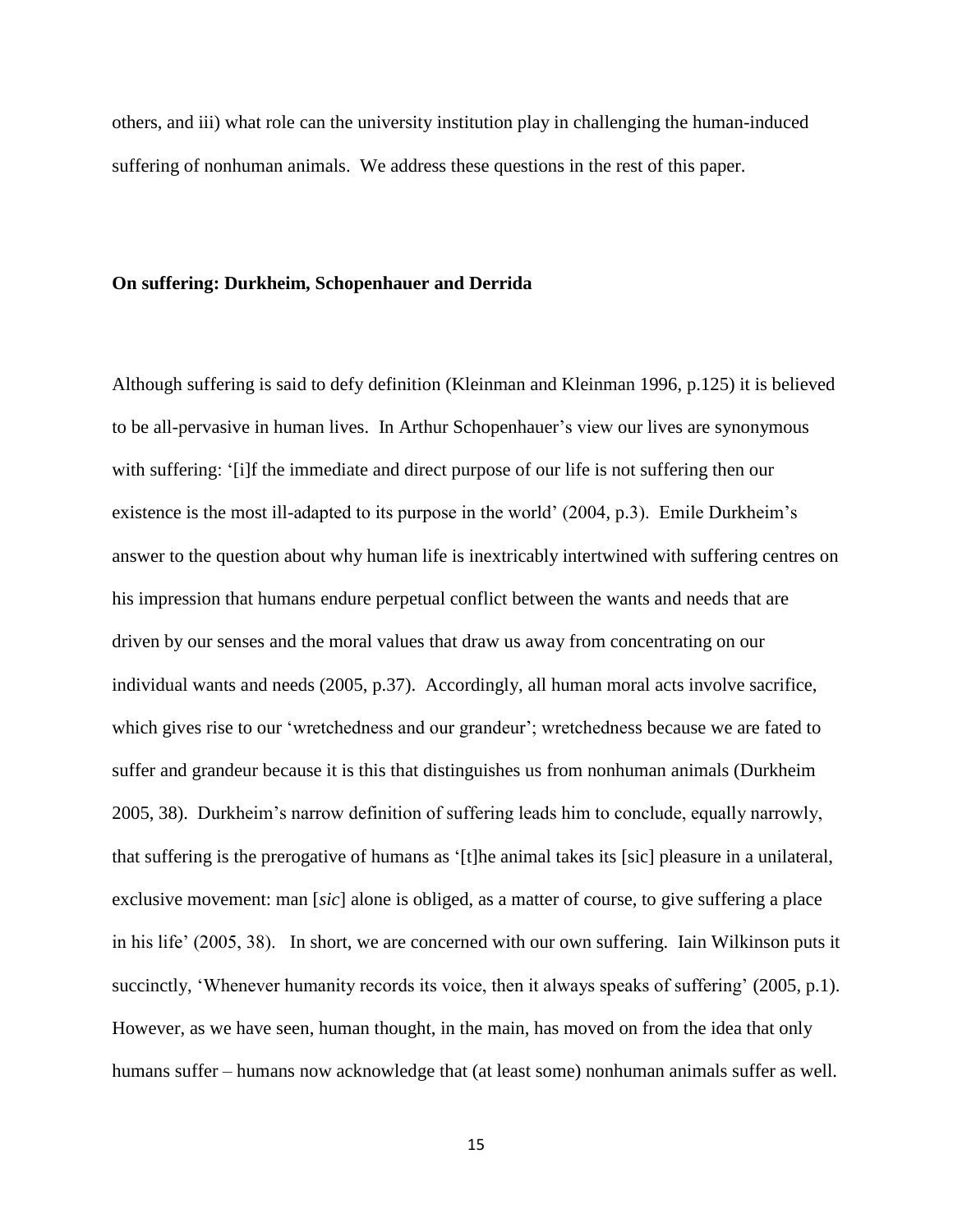But human suffering continues to be privileged, in traditional ethics, over the suffering of all others (Linzey, 2009, 9). So, when we turn to the suffering of nonhuman animals the scales are quite different and are heavily weighted against them.

It seems that, at best, two kinds of morally-relevant suffering are accorded recognition, human suffering and the suffering of nonhuman animals (Linzey, 2009, p.9). One example can be found in scientific developments associated with gene theory and genetic modification. The Cartesian concept of the animal as machine that Midgley (2002[1979]) considered to have been radically undermined has rematerialized in the form of genetically modified nonhuman animals who (it is presumed) could be engineered by humans to feel no physical pain when subjected to scientific experimentation and by implication not to suffer from the associated torment and distress (Gardner and Goldberg 2007). This physical, pain-centred, and thus constrained conceptualisation of suffering (to say nothing about the anthropocentric 'morality' on which such developments would be based) is restricted to nonhuman animals – such a conceptualisation would not be applied to humans whose suffering is assumed to include 'experiences of bereavement and loss, social isolation and personal estrangement… can comprise feelings of depression, anxiety, guilt, humiliation, boredom and distress…[and may] all at once be physical, psychological, social, economic, political and cultural.' (Wilkinson, 2005, pp.16-17).

The idea that human suffering is different, more troubling, more significant and thus (more) morally relevant compared to that of nonhuman animals is based on the notion that human suffering extends well beyond physical pain. For example, in his discussion of suffering Schopenhauer (2004, p.6) argues that 'the lot of the animal appears more endurable than that of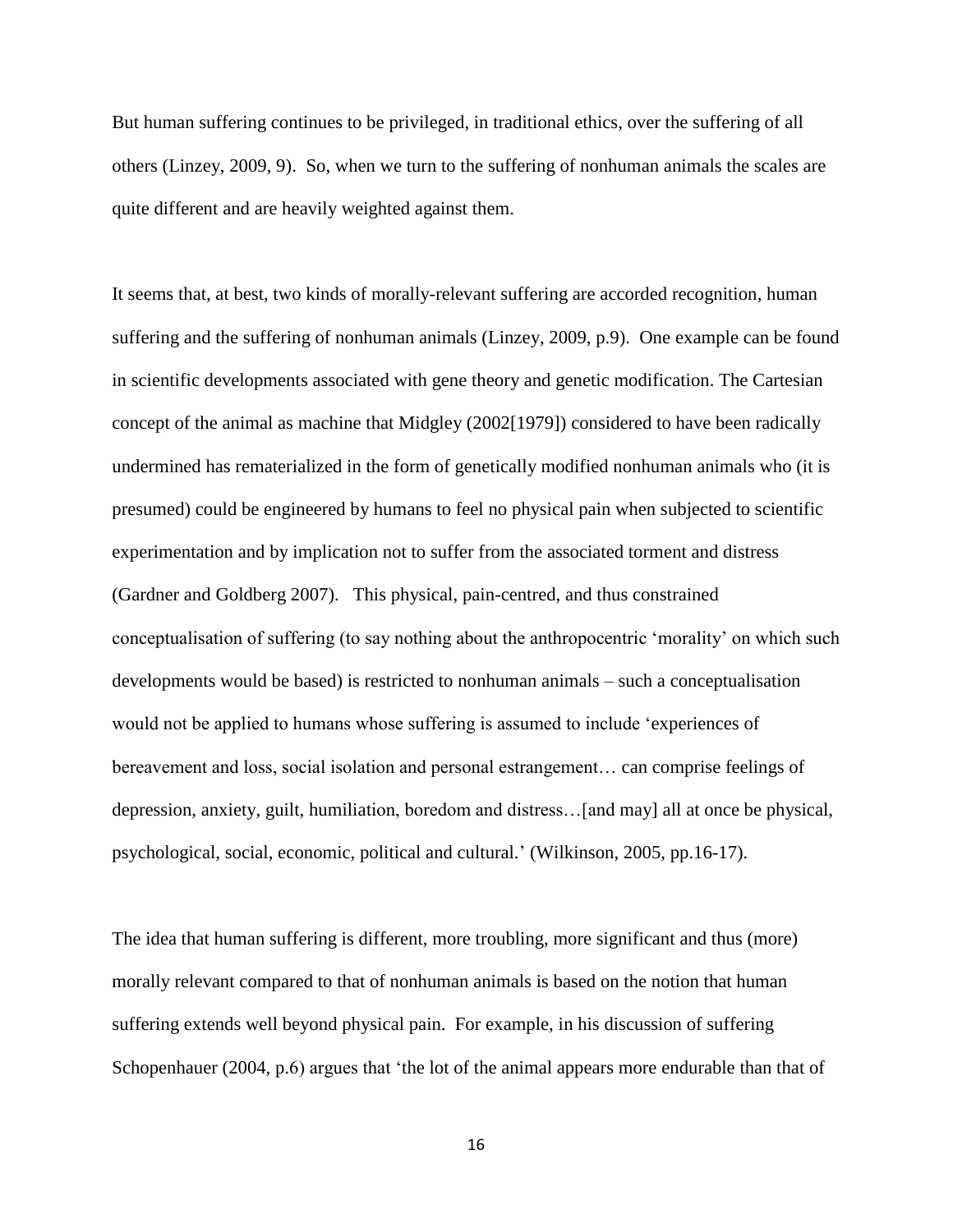man (sic)' because humans possess a 'more highly charged nervous system', they think about 'absent and future things', have stronger emotions and by virtue of their faculty of reflection and capacity for knowledge their life 'is more full of suffering than the animal's' (2004, p.9). Nonhuman animals, in Schopenhauer's (2004, 7: p.8) view, are lacking in thought and the intense sensations experienced by humans and in consequence are content with 'mere existence' and have an 'enviable composure and unconcern'. Although Schopenhauer (2004, p.10) recognises that 'every animal ... suffers pain' he adds 'it nowhere approaches the pain which man (sic) is capable of feeling, since even the highest animals lack thought and concepts'. Schopenhauer's views contrast starkly with those outlined in the eighteenth century by Jeremy Bentham who argues that the matter that warrants nonhuman animals being granted equal consideration is not whether nonhuman animals are able to reason or talk, but that they can and do suffer (1907, chapter xvii.6, n122)<sup>2</sup>.

The 'moral orthodoxy' on which the treatment of nonhuman animals in universities is based in Europe, the USA and beyond is detrimental to their well-being<sup>3</sup>. There may be recognition that nonhuman animals have an interest in not suffering, but this interest is simply overridden in the pursuit of the 'greater' good of humans (Garner, 2005, p.15). This moral orthodoxy is far removed from a non-speciesist critical pedagogical approach capable of promoting a more just and non-speciesist future. Reflecting on beliefs about the ontological status of the human nonhuman animal divide and the supposed 'ethical' practices predicated upon it Derrida argues that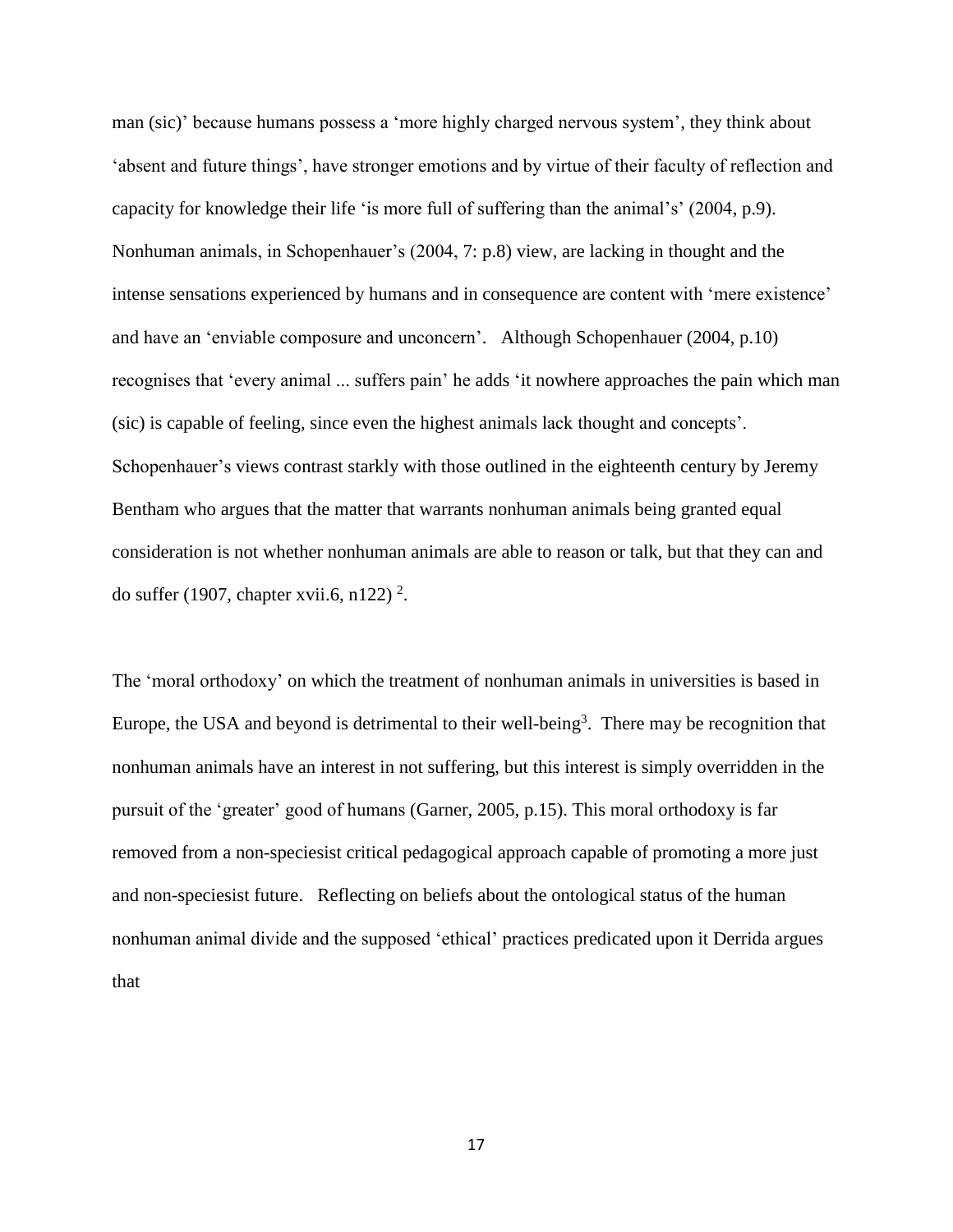The relations between humans and animals *must* change. They *must*, both in the sense of an "ontological" necessity and of an "ethical" duty ... I am on principle sympathetic with those who, it seems to me, are in the right and have good reasons to rise up against the way animals are treated: in industrial production, in slaughter, in consumption, in experimentation (Derrida and Roundinesco 2004, p.64, emphasis in original).

Derrida's deconstruction of the human-nonhuman animal ontological binary and critical reflections on the ways in which animals are being subjected to 'medico-industrial exploitation, overwhelming interventions … [in their] milieus and reproduction, genetic transplants [and] cloning' (Derrida, 2008, p.80) are integral to the constitution of a critical pedagogical approach to the suffering of nonhuman animals.

In scientific and public discourses the bilateral division 'human' and 'animal' is typically based on the assumption of 'natural' or innate differences that derive from characteristics attributed to each designated group (for discussion see Author 2009, 2012). This human nonhuman animal binary that is integral to modern science and social and philosophical thought is challenged by Derrida (2008, 14) as is the 'authority' exercised by humankind over 'every living thing that moves on the earth' (Gen. 1:26-28; translated by Dhormes cited in Derrida 2002, p.384). Acknowledging the nonhuman animal sacrifices of antiquity, 'the traditional exploitation of animal energy', and other manifestations of human domination over nonhuman animals, Derrida (2008, p.25) adds that 'in the course of the last two centuries these traditional forms of treatment of the animal have been turned upside down' by developments in specific forms of knowledge and associated techniques of intervention. The scientific and technological 'subjection of the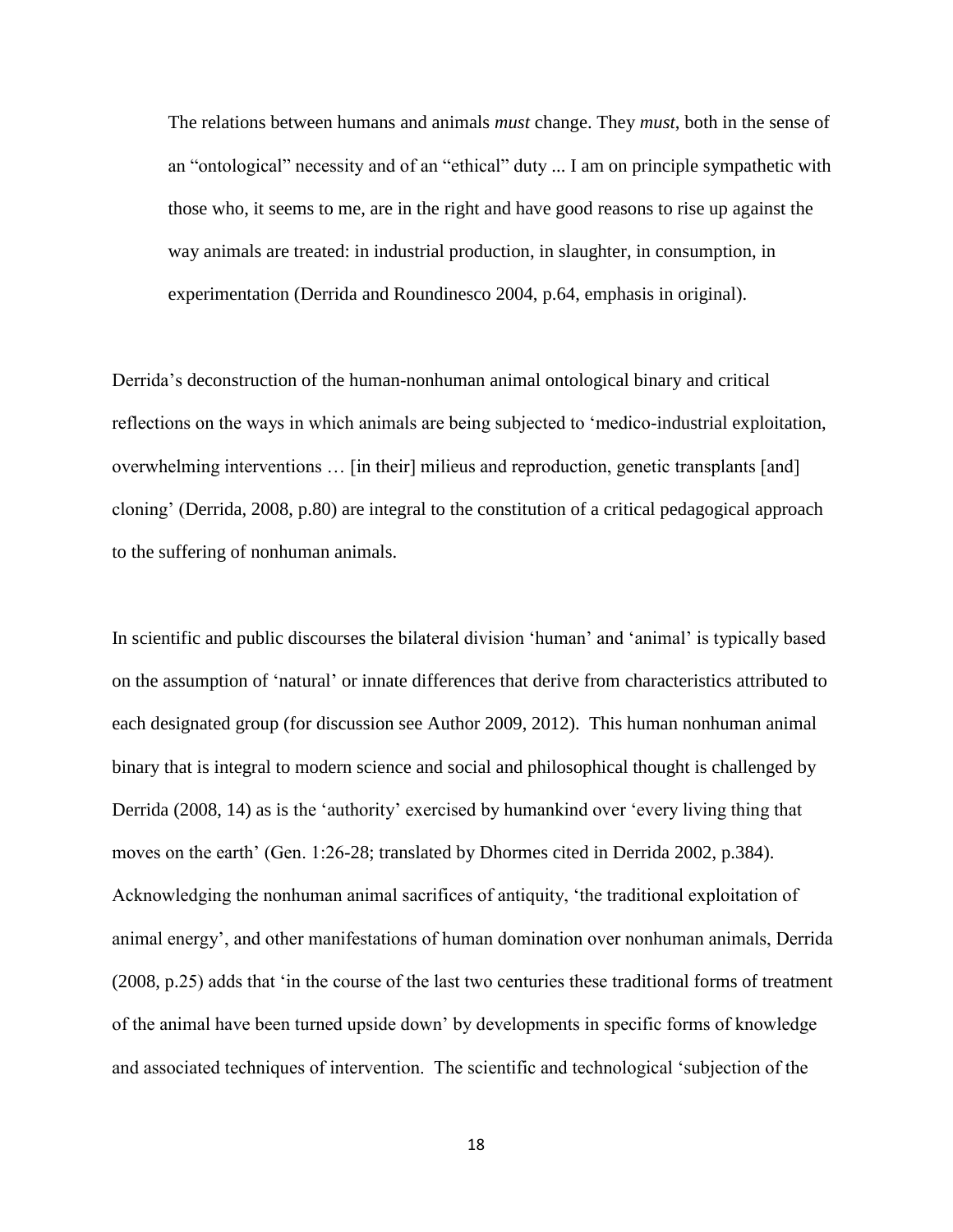animal', exemplified by the industrialization of processes of the production of nonhuman animals as food for human consumption and the treatment of animals as tissue resources for scientific experimentation in the cause of enhancing human wellbeing, is designated by Derrida (2008, p.25-26) as 'violence', in respect of which humankind does all it can to 'dissimulate this cruelty or to hide it from themselves, in order to organise on a global scale the forgetting or misunderstanding of this violence that some would compare to the worst cases of genocide'.

Knowledge and images of the forms of violence ('industrial, mechanical, chemical, hormonal and genetic') to which humans have been subjecting nonhuman animal species for two centuries lead Derrida (2008, p.26) to reflect on the questions provoked about suffering caused and the pity and compassion aroused. Distancing himself from the preoccupation with the question of whether 'animals can think, reason, or talk', Derrida (2008, p.27) asserts that '[w]e cannot imagine that an animal doesn't suffer when it is subjected to laboratory experimentation….' (Derrida and Roudinesco 2004, p.70). We do not need time in a university to learn this. However, the history of the natural sciences and of philosophy has constituted an anthropocentric story, a narrative that embraces and affirms rather than challenges notions of human supremacy. The study of nonhuman animals brings us to the limits of our knowledge and this should encourage us to engage continuously in critical inquiry into the particularities of nonhuman and human forms of being and established forms of knowledge and knowing (Gruen and Weil 2010). What is 'undeniable' as Derrida (2008, 29) remarks, is that nonhuman animals can and do suffer and that the relationship between human and nonhuman animals must change, indeed that it is a necessity, an 'ethical duty' (Derrida and Roudinesco 2004, p.64), one that a critical pedagogy of suffering can help to nurture.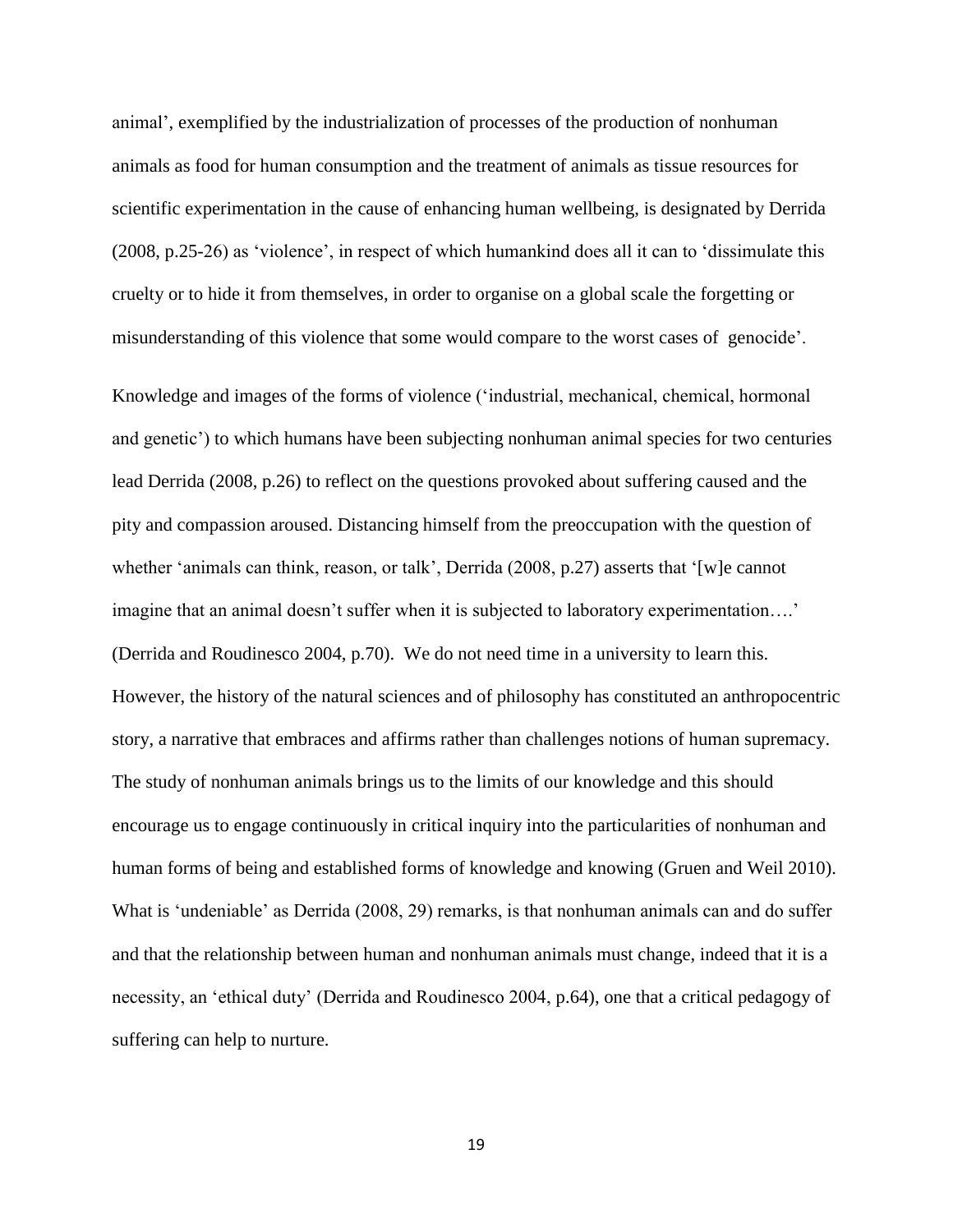# **Concluding remarks: cultivating a critical pedagogy of suffering**

In this paper we have taken issue with the anthropocentric hierarchy that prioritises human interests and concerns over those of nonhuman animal subjects who are continuously taken for granted as resources, accorded a subordinate status, denied agency and rights, and subjected to pain and suffering in the cause of a humanly-constituted problematic notion of 'progress' (Author 2009), the pursuit of which has led to a relentlessly transformative and resourceintensive way of life and the prospect of the extinction of around half of all nonhuman animal and plant species by the end of the twenty-first century (Wilson 1994). What is now required is 'a seismic cultural shift' to liberate nonhuman animals, to transform their status and achieve a 'shift from animals as objects to animals as subjects', to accord them moral and legal status, to recognise their preferences and desires, to not expose them to suffering and pain, and to respect their right to live (Best 2002).

Within Western social and philosophical thought, and more broadly within modern social and cultural life, human interest and existence is regarded as of far greater value than the wellbeing of nonhuman animals. How are we to transform the value system and institutional practices (in universities and beyond) that persist in reproducing human-induced suffering of nonhuman animals and engender instead care and respect for nonhuman animal lives and consideration for the multifarious nature of their experiences? Derrida (2008, p.31) takes issue with anthropocentrism and with the human nonhuman animal binary, arguing that the constituted 'abyssal rupture doesn't describe two edges, a unilinear and indivisible line, Man and Animal in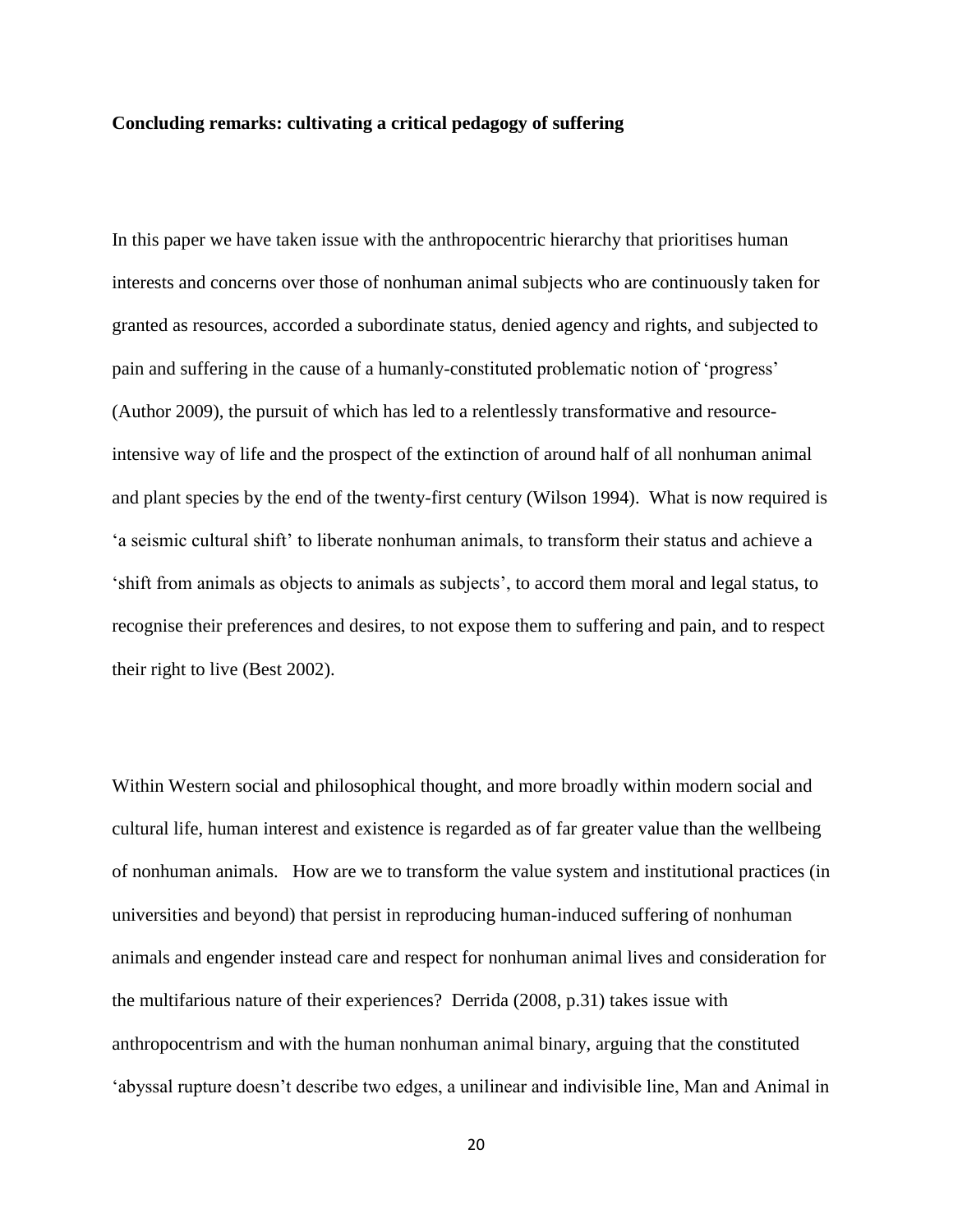general'. What lies beyond 'the edge of the *so-called* human' is not `The Animal' but a 'heterogeneous multiplicity' of relations between species (Derrida 2008, p.31). Critical of the injustice and violence to which nonhuman animals are exposed in contemporary society and sympathetic in some respects to the animal advocacy movement, Derrida's (1991, p.117) focus is on what he terms 'the ethics and the politics of the living', precisely that with which a critical pedagogy needs to engage.

A critical pedagogy of nonhuman animal suffering should inform the ethics of teaching and research in university institutions, by freeing nonhuman animals from the forms of suffering to which they are routinely exposed at the hands of humans in contemporary society and allowing them freedom to stay alive, but this will not be easy to achieve. A critical pedagogy of suffering will constitute merely a beginning, but will promote a critical engagement with the ethics and politics of suffering to which nonhuman animals are exposed and thereby contribute significantly to the constitution of a practical animal ethics. Much has changed since Clifton Flynn (2003) wrote about the institutional hardships endured when he was trying to gain approval for his course on 'human – animal studies'. But if academic orthodoxy seems to pose less of an obstacle to 'human - animal studies' courses now than in 2003 (DeMello, 2010) it is important to recognise how much the institution of the university has been transformed by the imposition of a neoliberal agenda on higher education (Giroux 2014). A critical pedagogy of nonhuman animal suffering is long overdue, but the practice of critical pedagogy itself is increasingly threatened within the neoliberal university. But is there a better time to give due consideration to the 'ethic of reverence for life' (Schweitzer 1923), to seriously engage with and seek to transform the relationship between humans and nonhuman animals?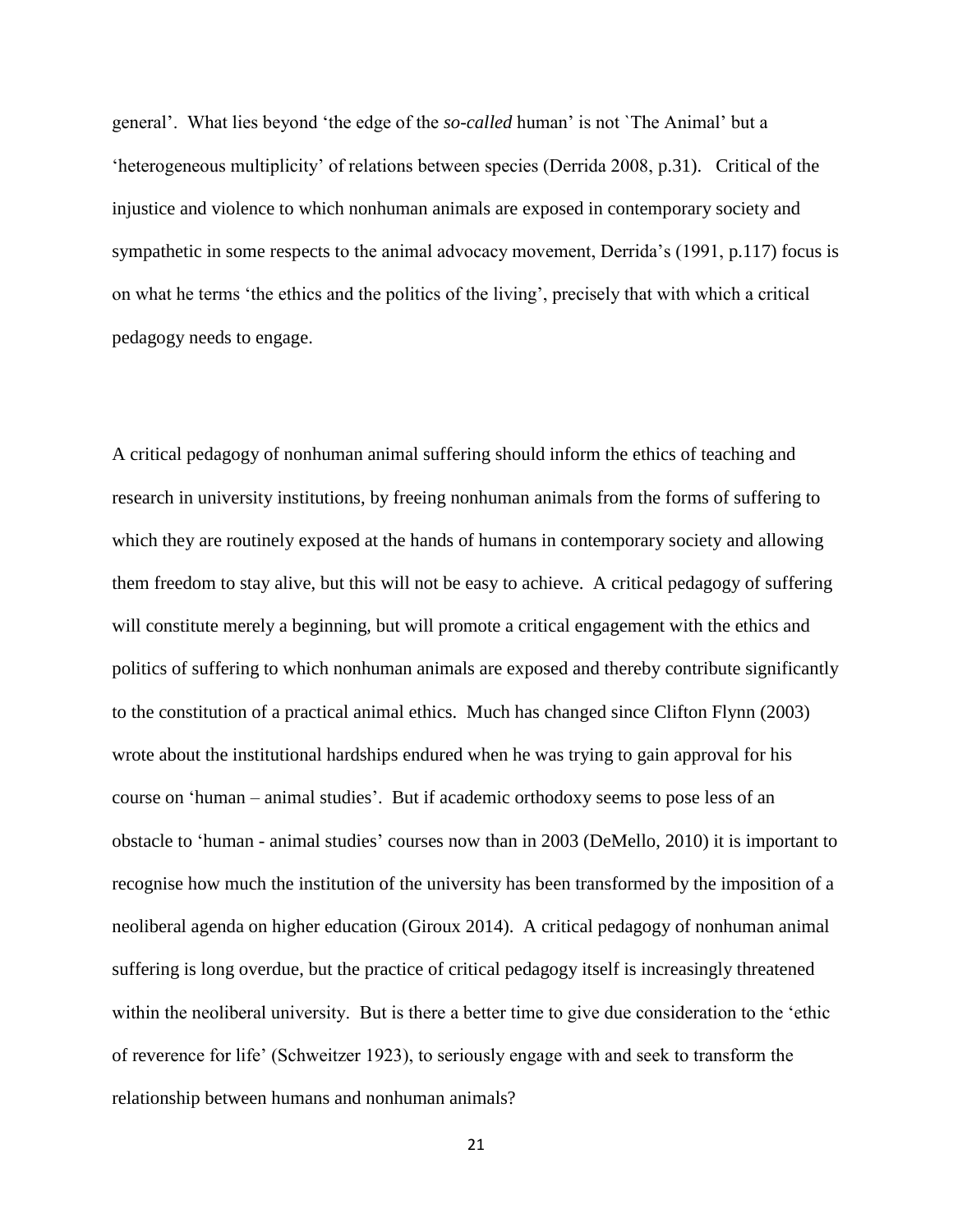#### **Notes**

 $\overline{\phantom{a}}$ 

<sup>1</sup> We use the term 'normal' pedagogic practices to echo Kuhn's (2012 [orig. 1962]) concept of 'normal science' as we are referring to the regular work of teachers who are working in a range of educational institutions and who work within an established paradigm of understanding. <sup>2</sup> Bentham states:

The day has been, I grieve to say in many places it is not yet past, in which the greater part of the species, under the denomination of slaves, have been treated by the law exactly upon the same footing as, in England for example, the inferior races of animals are still. The day *may* come, when the rest of the animal creation may acquire those rights which never could have been withholden from them but by the hand of tyranny. The French have already discovered that the blackness of the skin is no reason why a human being should be abandoned without redress to the caprice of a tormentor. It may come one day to be recognized, that the number of the legs, the villosity of the skin, or the termination of the *os sacrum,* are reasons equally insufficient for abandoning a sensitive being to the same fate. What else is it that should trace the insuperable line? Is it the faculty of reason, or, perhaps, the faculty of discourse? But a full-grown horse or dog is beyond comparison a more rational, as well as a more conversable animal, than an infant of a day, or a week, or even a month, old. But suppose the case were otherwise, what would it avail? The question is not, Can they *reason?* nor, Can they *talk?* but Can they *suffer?* (1907[1789], reprint of 1823 edition: chapter XVII s.I n.122).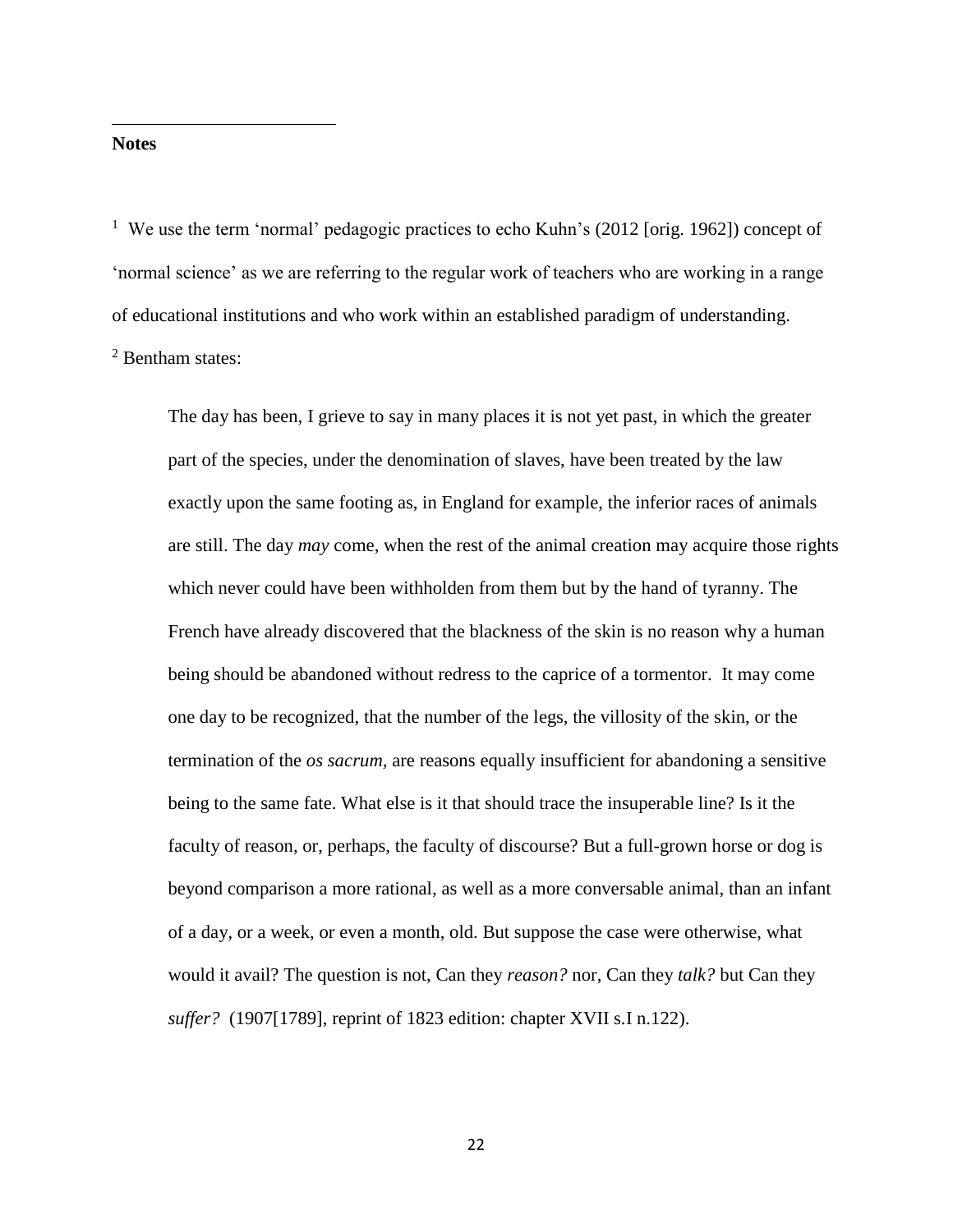<sup>3</sup> For example, the University of Nottingham UK website (2014) states that 'Research programmes at the University of Nottingham are of the highest quality and only use animals when there are no alternatives. This research is carried out using specialised facilities and expertise. The excellent culture of care is underpinned by a commitment to the principles of the [3R's…](http://www.nc3rs.org.uk/page.asp?id=7)Researchers working with animals at the University of Nottingham must meet the high ethical standards and adhere to strict legislation that safeguards animal welfare in the UK.'

 $\overline{\phantom{a}}$ 

Adams, C. (1995) *Neither Man nor Beast: Feminism and the Defense of Animals.* New York: Continuum.

Arluke, A. &. Sanders, C. (1996) *Regarding Animals.* Philadelphia: Temple University.

- Balls, M. (2012) The Conflict Over Animal Experimentation: Is The Field Of Battle Changing? *ATLA* 40: 189-191.
- Bentham J (1907[1789]) reprint of 1823 edition *An Introduction to the Principles of Morals and Legislation*, Oxford: Clarendon Press. http://www.econlib.org/library/Bentham/bnthPML18.html
- Best, S. (2014) *Total Liberation: Revolution for the 21st Century*, New York, Palgrave-Macmillan.
- Best, S. (2002) Legally Blind: The Case For Granting Animals Legal Rights. Speech delivered for Animal Rights 2002. http://www.impactpress.com/articles/augsep02/blind8902.html

Birke, L. 1999. *Feminism and the Biological Body.* Edinburgh: Edinburgh University Press.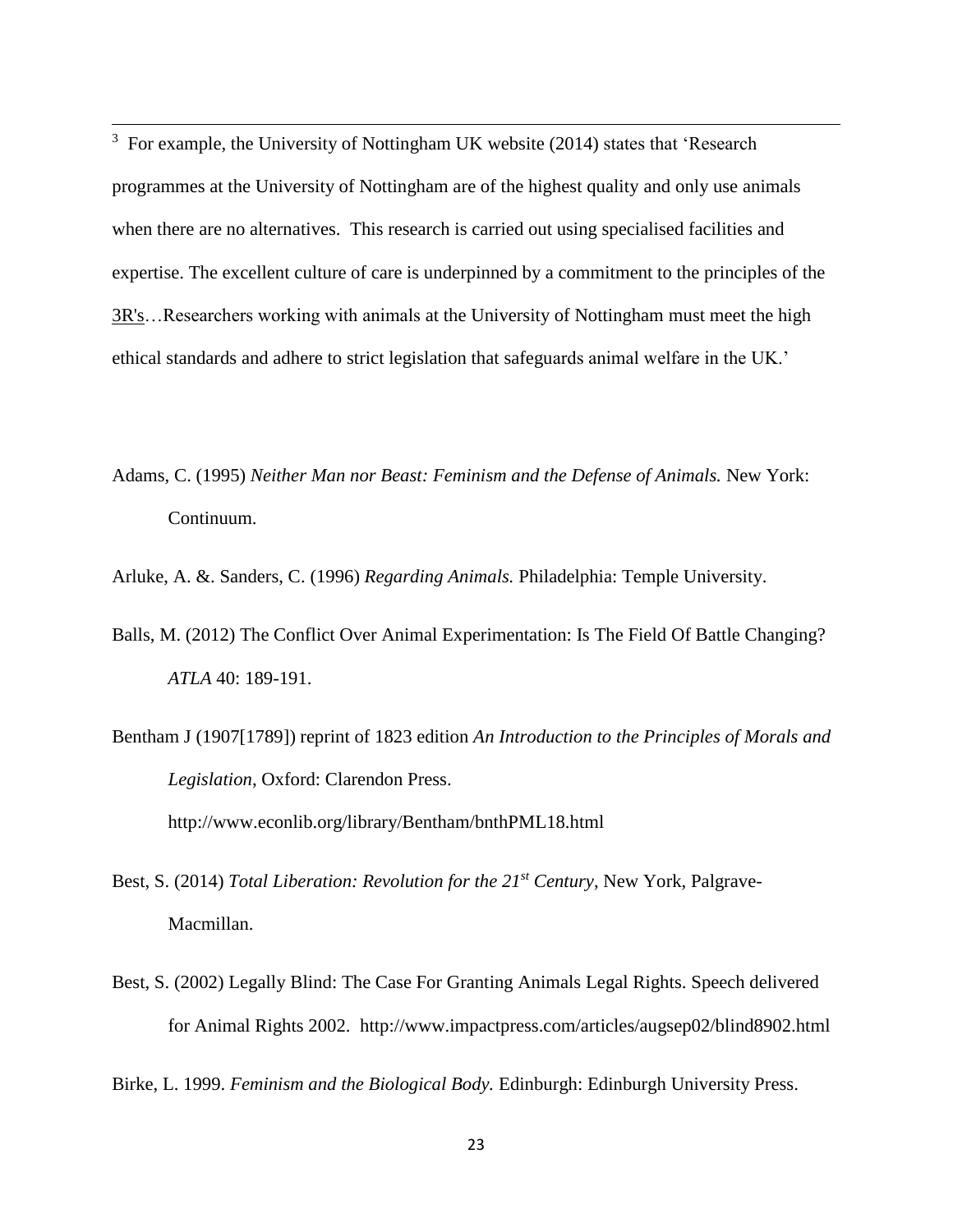Birke, L. Arluke, A and Michael, M. (2007) *The Sacrifice: How Scientific Experiments Transform Animals and People.* Indiana: Purdue University Press.

 $\overline{\phantom{a}}$ 

- Buhler, S. 2013. Painful Injustices: Encountering Social Suffering in Clinical Legal Education. *Clinical Review* 19: 405 - 428.
- DeMello, M. (2010) *Teaching the animal: human – animal studies across the disciplines.* New York: Lantern books.
- Derrida, J. (1991) "Eating well", or The Calculation Of The Subject: An Interview with Jacques Derrida'. In *Who Comes After the Subject*. ed. Cadava. 96-119, London, Routledge.
- Derrida, J (2002) `The animal that therefore I am (more to follow)', *Critical Inquiry* Vol. 28, No. 2, pp 369-418.
- Derrida, J. (2008) *The Animal That Therefore I Am.* New York, Fordham University Press.
- Derrida, J. and Roundinesco, E. (2004) *Jacques Derrida: For What Tomorrow. A Dialogue. Translated by Jeff Fort.* Stanford, California:Stanford University Press.
- Donaldson, S. and Kymlicka, W. (2011) *Zoopolis: A Political Theory of Animal Rights.* Oxford: Oxford University Press.
- Durkheim, E. (2005) The Dualism of Human Nature and its Social Conditions. *Durkheimian Studies.* 2: 35–45.
- Frank, A. W. (1992) The pedagogy of suffering: moral dimensions of psychological therapy and research with the ill, *Theory & Psychology* Vol.2, No 4, pp 467-485.
- Frank, A. W.(1995) *The Wounded Storyteller: Body, Illness and Ethics*. London: University of Chicago Press.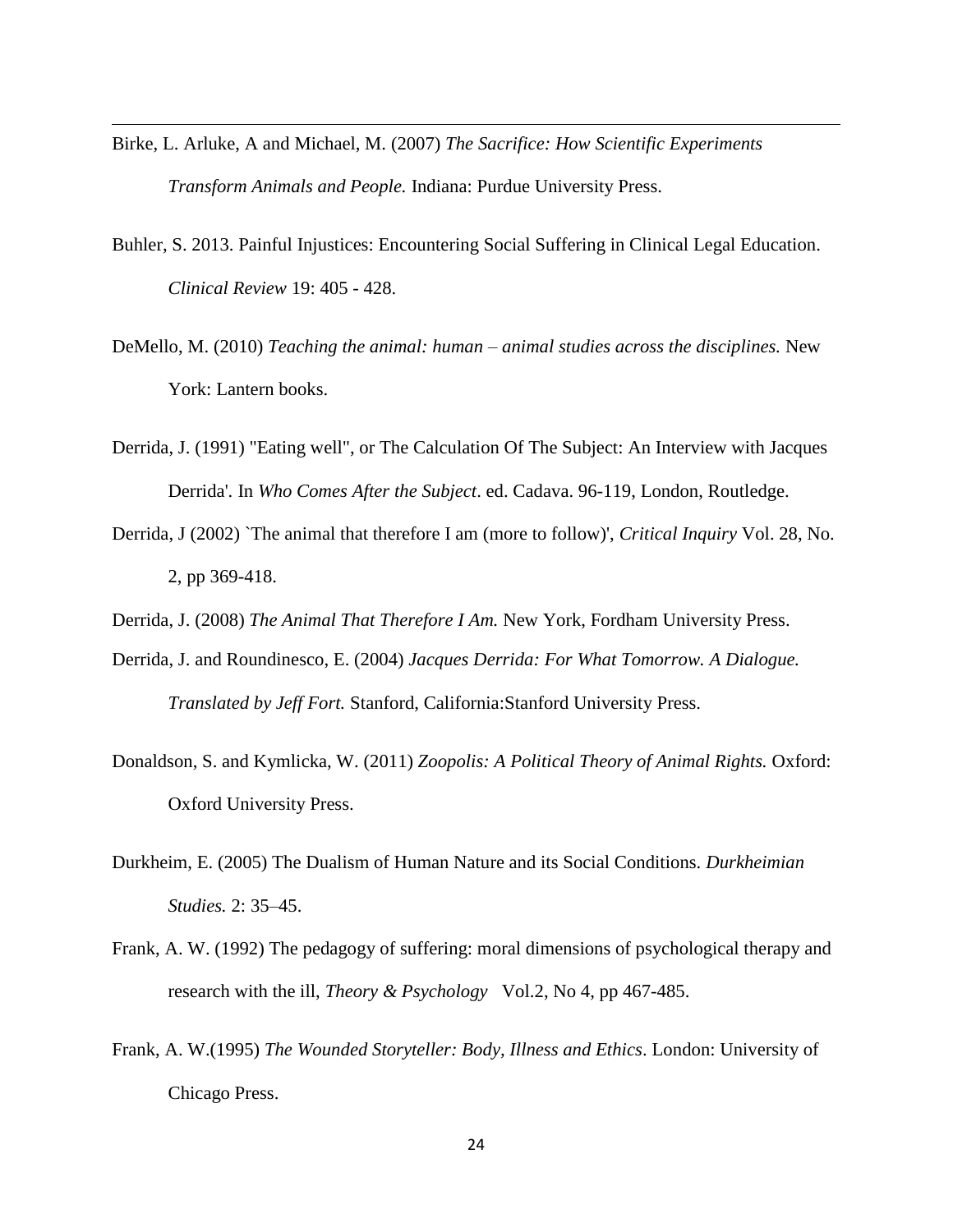- Flynn, C. (2003) A Course Is A Course, Of Course, Of Course (unless it's an Animals and Society Course): Challenging Boundaries in Academia". *International Journal of Sociology and Social Policy.* 23 (3): 94 - 108
- Gardner, R. M. and Goldberg, A. M. (2007) Pain-Free Animals: An Acceptable Refinement?, *AATEX 14, Special Issue,* 145-149 Proc. 6th World Congress on Alternatives & Animal Use in the Life Sciences August 21-25, 2007, Tokyo, Japan <http://altweb.jhsph.edu/wc6/paper145.pdf>
- Garner, R. (2005). *Animal Ethics.* Cambridge: Polity.

 $\overline{\phantom{a}}$ 

- Giroux, H. A. (1981) *Ideology, Culture and The Process of Schooling*. Philadelphia, PA: Temple University Press.
- Giroux, H. A. (2011) *On Critical Pedagogy.* New York and London: Continuum International.
- Giroux, H. A. (2014) *Neoliberalism's War on Higher Education*, Chicago, Haymarket Books.
- Gruen, L. and Weil, K . 2010. Teaching Difference: Sex, Gender, Species. In *Teaching the animal: human – animal studies across the disciplines*. ed. M. DeMello. 127 - 144. Brooklyn: Lantern books.
- Haraway, D. J. (2008) *When Species Meet (Posthumanities).* London : University of Minnesota Press.
- Henry, B. and Pulcino, R. (2009) Individual Difference and Study-Specific Characteristics Influencing Attitudes about the Use of Animals in Medical Research. *Society and Animals.* 17, 4: 305-324.
- Hodges, H. (2013) Tab Research Reveals Uni Animal Testing Figures. *The Tab*.November 12.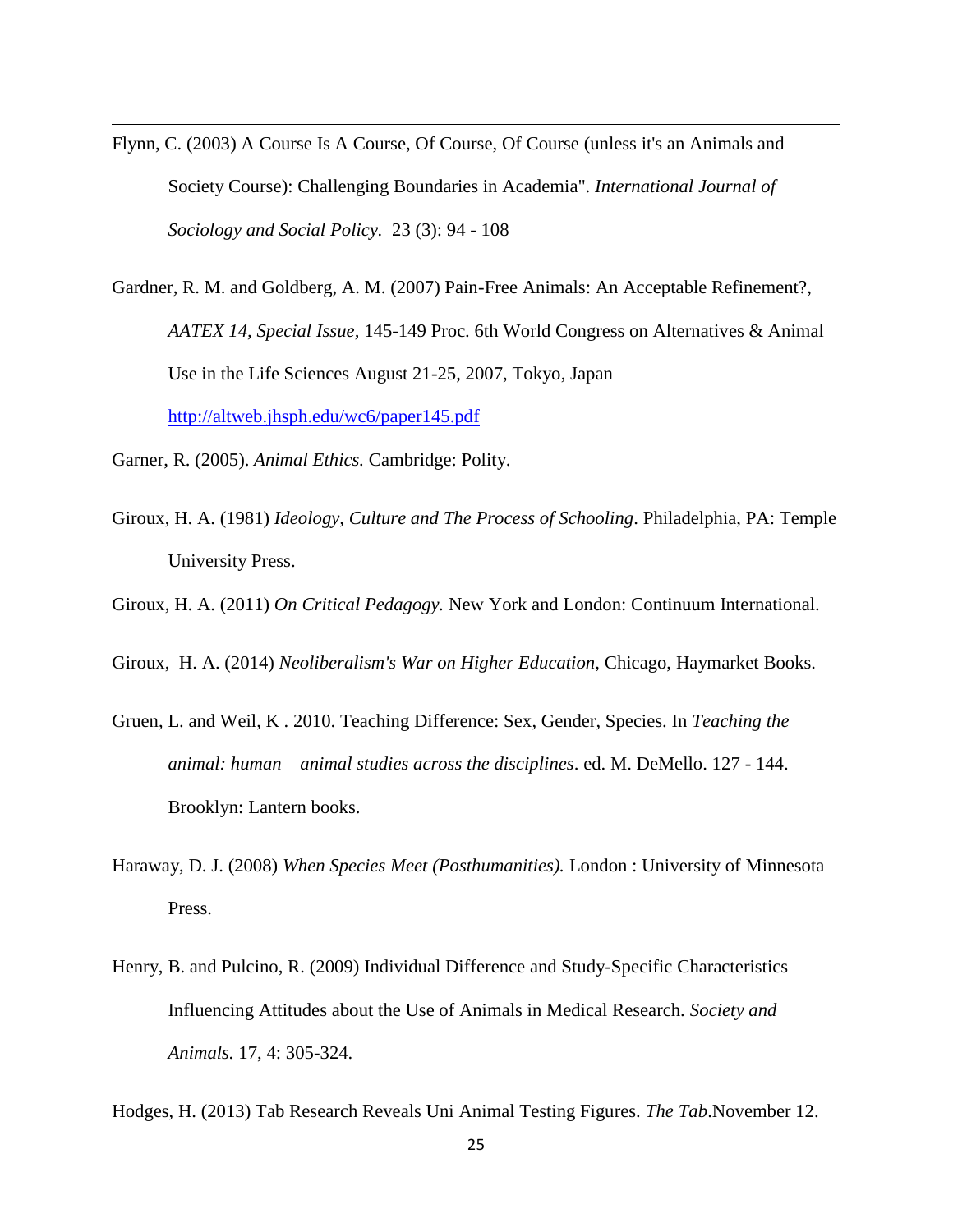Kahn, R. (2009) *Critical Pedagogy, Eco-Literacy, And Planetary Crisis: The Ecopedagogy Movement.* New York: Peter Lang.

 $\overline{\phantom{a}}$ 

- Kleinman, A. and Kleinman, J. (1996) The Appeal Of Experience: The Dismay Of Images: Cultural Appropriation Of Suffering In Our Times. *Daedalus* 1, 2.
- Knight, A. (2011) Weighing the costs and benefits of animal experiments. *Altex Proceedings*, 1/12, Proceedings of WC8: 289-294.
- Kuhn, T. S. (2012 [1962]) *The Structure of Scientific Revolutions. Fifitieth Anniverary Edition.* Chicago: University of Chicago Press.
- Last Chance for Animals. (nd) http://www.lcanimal.org/index.php/campaigns/class-b-dealersand-pet-theft/vivisectionanimals-in-research

Ledoux, S. F. (2002) Defining Natural Sciences*. Behaviorology Today.* 5(1): 34 - 36

- Linzey, A. (2009) *Why Animal Suffering Matters: Philosophy, Theology, and Practical Ethics.* Oxford: Oxford University Press.
- Martusewicz, R. A. (2001) *Seeking Passage: Postructuralism, Pedagogy, Ethics*. New York: Teacher's College Press.
- Masschelein, J. (1998) How To Imagine Something Exterior To The System: Critical Education As Problem That I is Asian. *Educational Theory.* 48 (4): 521 – 530.

Midgley, M. (2002 [1979]) *Beast and Man.* London: Routledge.

National Anti-Vivisection Society. (nd) *The Failure of the Animal Model*, http://www.navs.org/science/failure-of-the-animal-model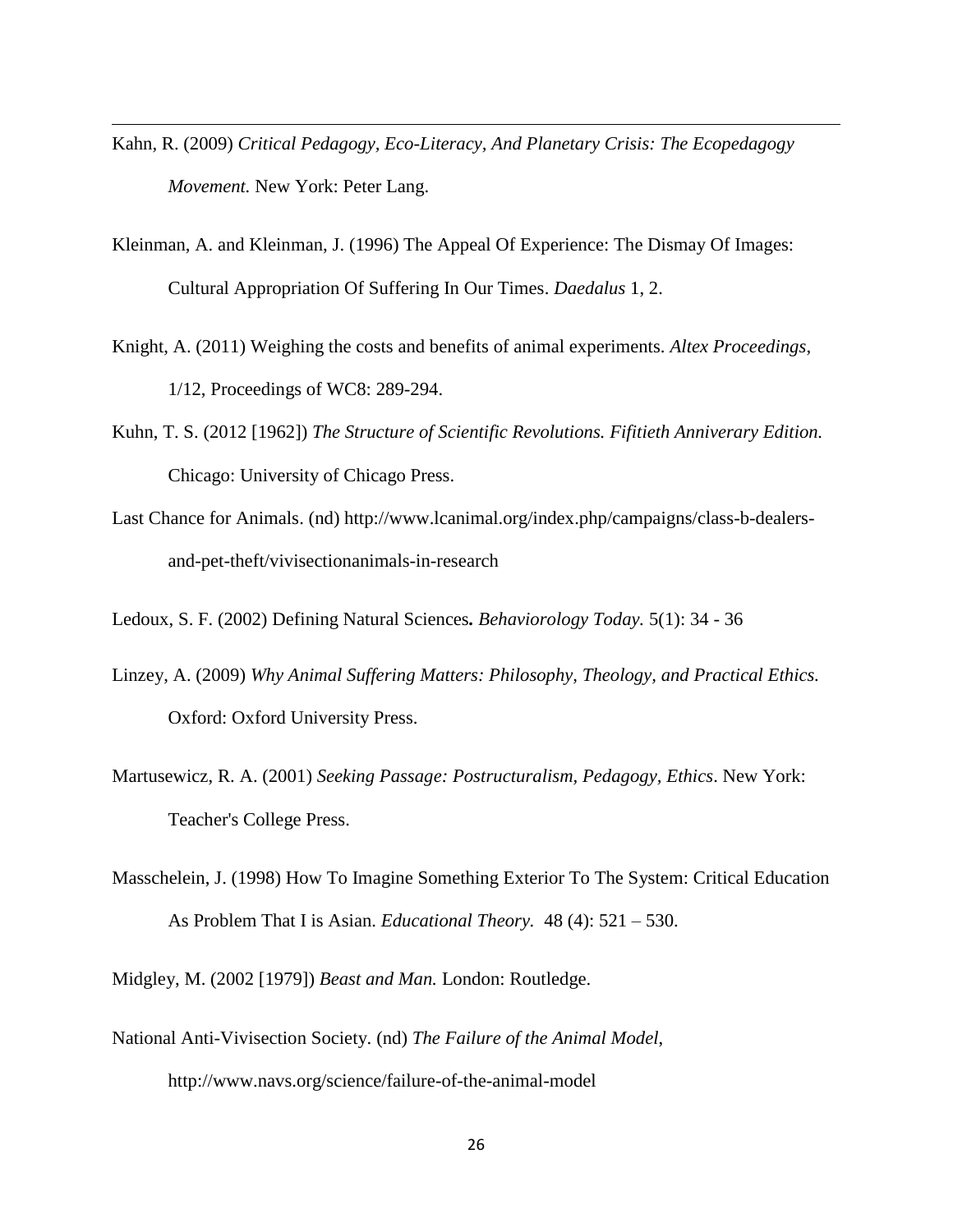- Ortiz, A. (2011)Humane Liberation: Incorporating Animal Rights into Critical Pedagogy, *The Vermont Connection.* 32: 67-77.
- Patterson, C. (2002) *Eternal Treblinka: Our Treatment of Animals and the Holocaust*. New York: Lantern Books.
- Pedersen, H. (2004) Schools, Speciesism, And Hidden Curricula: The Role Of Critical Pedagogy For Humane Education Futures. *Journal Of Futures Studies.* 8 (4): 1-14.
- Pedersen, H. (2010) Teaching the Animal. *Humanimalia: a Journal of human/animal interface studies*. 2, 1: 86 - 89.
- Author (2009)

 $\overline{\phantom{a}}$ 

- Author (2010)
- Author (2012)
- Rollin, B. (2006) *Animal Rights & Human Morality*. Amherst, NY: Prometheus Books.
- Russell, W. M. and Burch, R. L. (1959) *The Principles of Humane Experimental Technique.* London: Methuen.
- Sathyanarayana, M. C. nd. Need for Alternatives for Animals in Education and the Alternative Resources. *ALTEX Proceedings 2, 1/13, Proceedings of Animal Alternatives in Teaching, Toxicity Testing and Medicine*: 77-81.

Schopenhauer, A. (2004). *On the Suffering of the World*. London: Penguin.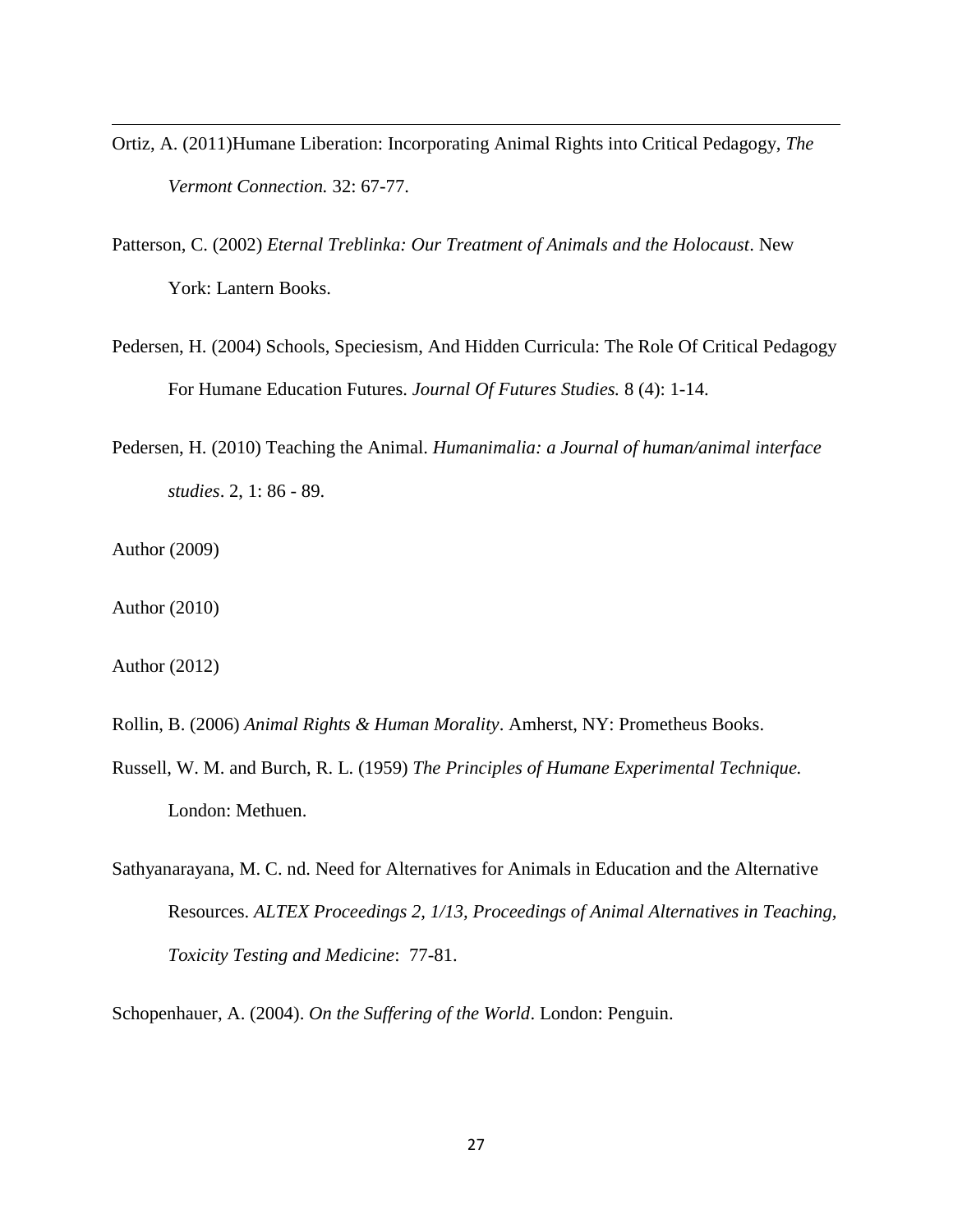- Schweitzer A (1923) `The ethic of reference for life', from *The Philosophy of Civilization*, Part II Civilization and Ethics, London, Adam and Charles Black, http://www.animal-rightslibrary.com/texts-c/schweitzer01.pdf
- Singer, P. (1975) *Animal Liberation*: *A New Ethics for Our Treatment of Animals*. New York: New York Review/Random House.

Sneddon, L. U. (nd). Can animals feel pain?, *The Wellcome Trust* http://www.wellcome.ac.uk/en/pain/microsite/culture2.html

 $\overline{\phantom{a}}$ 

Stamp Dawkins, M. (2008\_. The Science of Animal Suffering. *Ethology.* 114 (10): 937-945.

Taylor, K. Gordon, N. Langley G. and Higgins W. (2008) Estimates for Worldwide Laboratory Animal Use in 2005, ATLA, 36, pp 327-342 ttp://www.buav.org/\_lib/userfiles/files/Science\_Reports/Estimates\_For\_Worldwide\_Labo ratory.pdf

University of Nottingham. (2014) Animal Research at Nottingham.

<http://www.nottingham.ac.uk/animalresearch/index.aspx>

USDA (2011) `Annual Report Animal Usage by Fiscal Year' U.S. Department of Agriculture, Animal and Plant Health Inspection Service, pp1-2, http://www.aphis.usda.gov/animal\_welfare/efoia/downloads/2010\_Animals\_Used\_In\_Re search.pdf

Wells, D. and Hepper, P. (1997) Pet Ownership and Adults' Views on the Use Of Animals. *Society and Animals.* 5 (1): 45–63.

28 Wilkinson, I. (2005) *Suffering: A Sociological Introduction.* Cambridge: Polity.